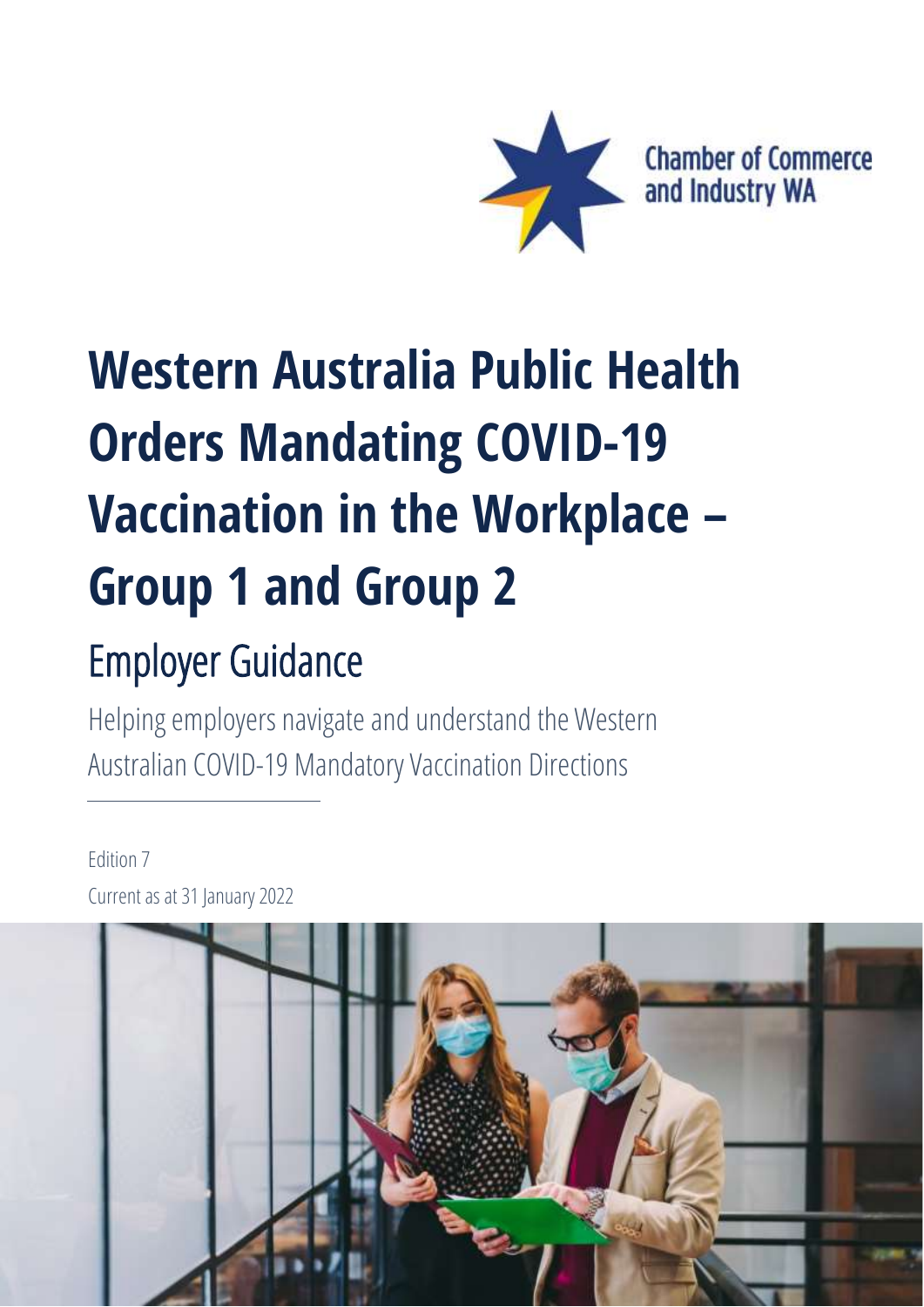

# **Contents**

| <b>Introduction</b>                                                                                           | 03 |
|---------------------------------------------------------------------------------------------------------------|----|
| А.<br><b>Summary of Current Western</b><br>Australia Public Health<br><b>Orders Mandating the</b><br>Vaccine  | 05 |
| <b>B.</b> Communicating with<br><b>Staff</b>                                                                  | 08 |
| C.<br>Implementing<br><b>Mandatory Vaccinations</b><br>in the Workplace under a<br><b>Public Health Order</b> | 10 |
| D.<br><b>Collecting Information</b><br>about an Employee's<br><b>Vaccination Status</b>                       | 12 |
| Е.<br><b>Workplace Disputes</b><br><b>Regarding Vaccination</b>                                               | 14 |
| F.<br>Vaccinations and<br><b>Employer Liability</b>                                                           | 17 |
| Who and where to contact<br>for further assistance?                                                           | 19 |
| <b>Appendix A - Current Covid-</b><br><b>19 Mandatory Vaccination</b><br><b>Directions</b>                    | 20 |

© Chamber of Commerce and Industry of Western Australia 2022. All rights reserved. ABN: 96 929 977 985 ACN: 099 891 611

This document is subject to copyright. Its reproduction and use outside its intended use are not permitted without prior written permission.

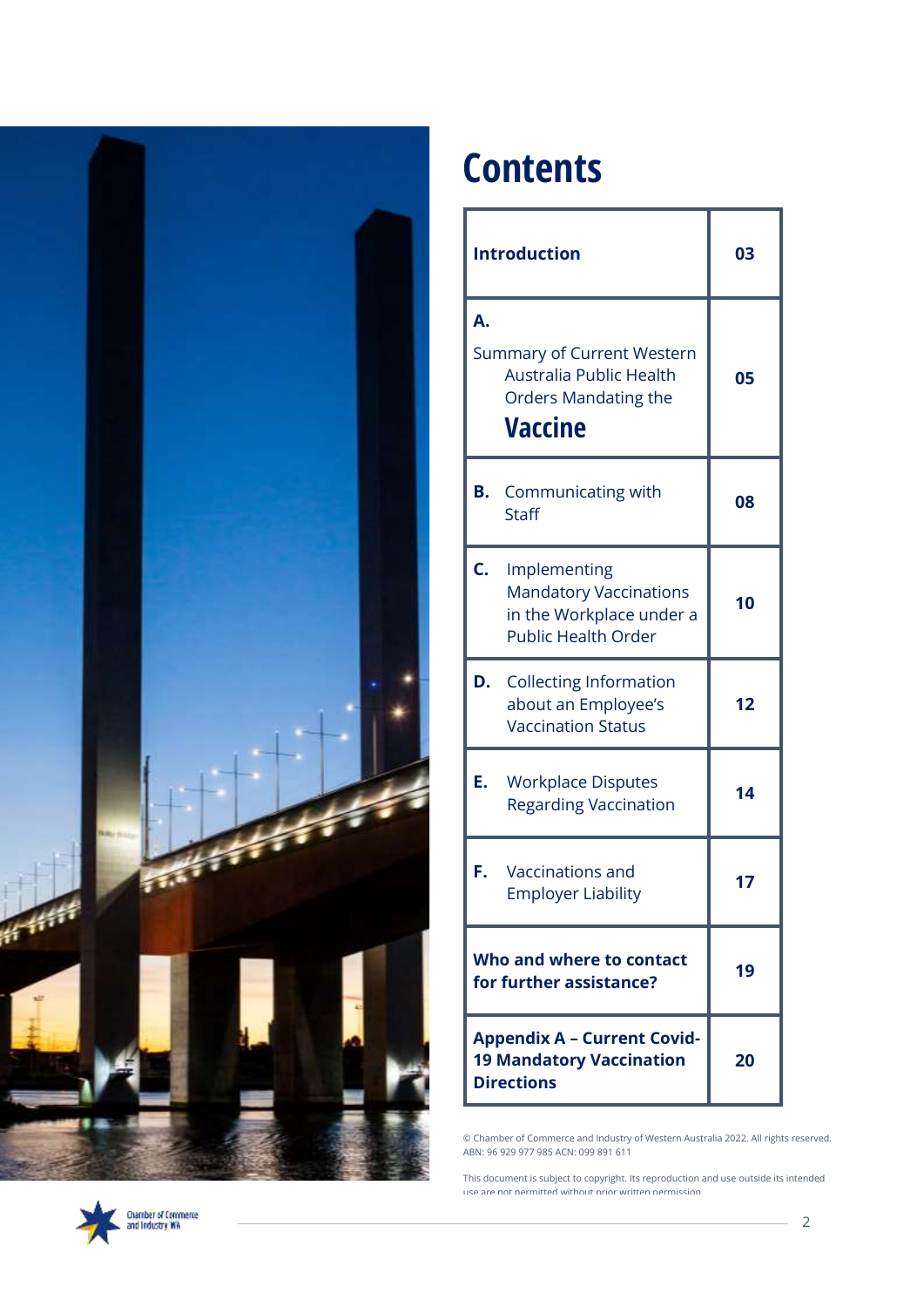# **Introduction**

COVID-19 vaccination plays a vital role in protecting the health and wellbeing of people in Australia. Vaccination is a means to manage and protect health systems from being overwhelmed and to allow business to return to a state of normalcy.

On Wednesday, 20 October 2021, the Western Australian Premier made announcements concerning mandatory vaccination for WA workforces. At the date of publication of this guide, Public Health Orders and Directions have been issued (made into law) in relation to many of the industries and occupations covered by this policy.

Chief Health Office Directions (public health orders) have been issued in respect of directions impacting aged care, health care, community care services, exposed port workers, meat industry workers, onsite resources sector, building and construction industry, education sector, public and commercial transport sector, critical businesses workers, critical infrastructure, remote Aboriginal community workers and the transport, freight and logistics industries.

Furthermore, on Friday 24 December 2021, the Western Australian Government released orders which require all workers who are subject to a mandatory vaccination direction to receive their third Covid-19 vaccination within one month of becoming eligible.

Further information on these mandates can be found in **Appendix A** of this guide.

Both workers and employers have obligations to ensure that directions are complied with. Businesses will also be responsible for gathering information to confirm compliance. They will also play a vital role in communicating those requirements to staff to ensure as many people as possible are vaccinated within the relevant timeframes.

**With the deadlines for vaccination looming, this guide aims to help you understand and digest your obligations in relation to current public health orders as well as the proactive steps you can take while waiting for the outstanding Directions to be issued for Group 1 and 2 occupations and industries. Employers covered by the "in the event of a lockdown" category can access a tailored guide available [here.](https://cciwa.com/wp-content/uploads/2021/11/WA-COVID-19-Vaccination-requirement-in-the-Workplace-In-the-event-of-a-lockdown-Edition-2.pdf)**

**CCIWA also has a COVID-19 Vaccination Guide for Businesses available [here.](https://cciwa.com/business-pulse/cciwa-releases-covid-19-vaccine-guide-for-business/?utm_source=landing+page&utm_medium=PDF&utm_campaign=wa_vaccination_guide)**

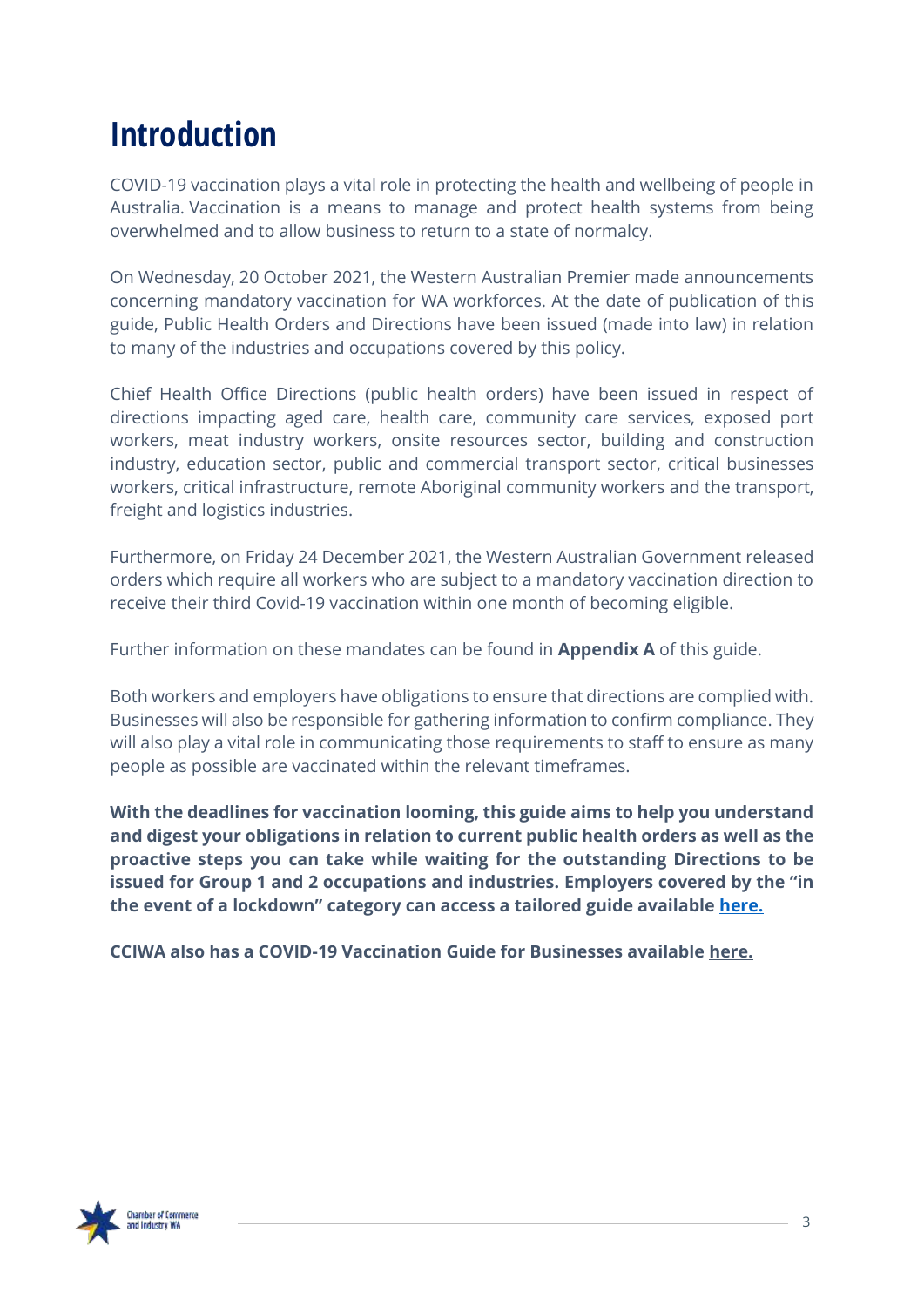The content of this paper has been prepared based on material and information available to date (31 January 2022). The information in this paper is of a general nature and does not constitute legal advice and should not be relied upon as such. In any important matter, you should seek appropriate independent professional advice in relation to your own circumstances. Some information contained in this publication has been obtained from external sources, and its accuracy or currency cannot be guaranteed.

While care has been taken to ensure that information contained in the paper is true and correct at the time of publication, changes in circumstances after the time of publication may impact on the accuracy of this information. The paper (and the information contained in it) may change without notice and CCIWA is not liable for the accuracy of any information printed or stored by a user.

<span id="page-3-0"></span>To the fullest extent permitted by law, CCIWA, its employees and/or any other person involved in the preparation of this paper excludes all liability including for any direct, indirect or consequential loss or damage suffered by any person acting or refraining from acting as a result of this information, or otherwise in connection with it.

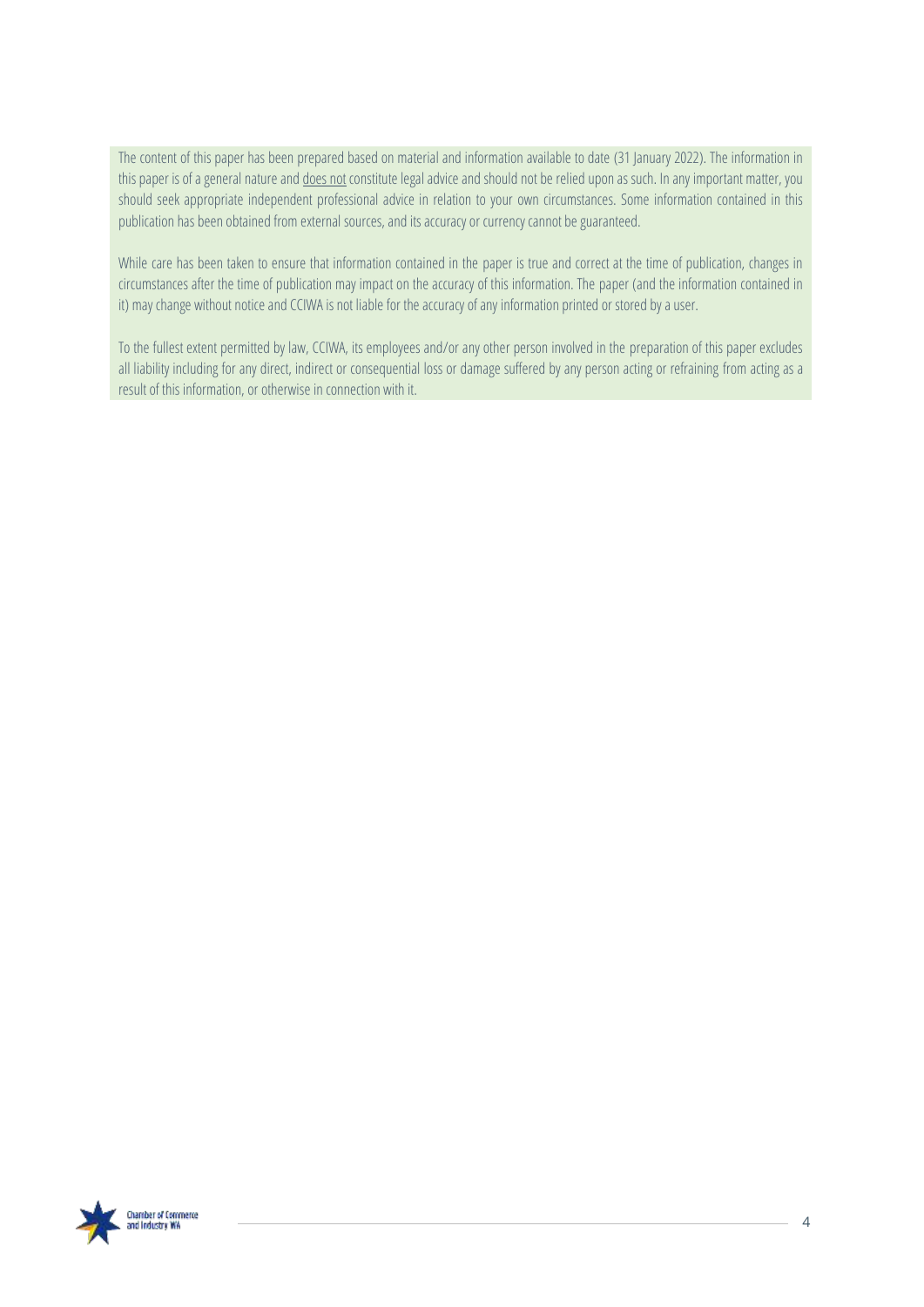# **A. Summary of Current Western Australia Public Health Orders Mandating the Vaccine**

The WA Government has introduced a range of COVID-19 vaccination mandates through a number of differing Public Health Orders. Each of the public health orders operates differently and places differing obligations on employers, workers and site operators.

In addition, on 20 October 2021, WA Premier Mark McGowan announced that particular industries and occupations will be required to be vaccinated in order to continue working. It's important to note that the majority of official mandates and Public Health Orders stemming from this announcement have now been released.

A summary of the current Western Australian Public Health Orders relevant to vaccination mandates is outlined below.

## **CURRENT [COVID-19 MANDATORY VACCINATION DIRECTIONS](https://www.dhhs.vic.gov.au/victorias-restriction-levels-covid-19)**

### **1. Who do the current COVID-19 Mandatory Vaccination Directions apply to?**

The Western Australian (WA) Government has issued mandatory vaccination directions which prevent workers in specified industries from entering a prescribed workplace unless they have been appropriately vaccinated.

Directions are currently in place for the following sectors:

- Residential aged care
- Parts of public and private hospitals and health care facilities
- Exposed port workers
- Hotel and quarantine workers
- Onsite resources sector
- Interstate transport, freight and logistics workers
- Community care services workers
- Meat industry workers
- Correctional facilities
- Air and border services
- Fire and emergency services

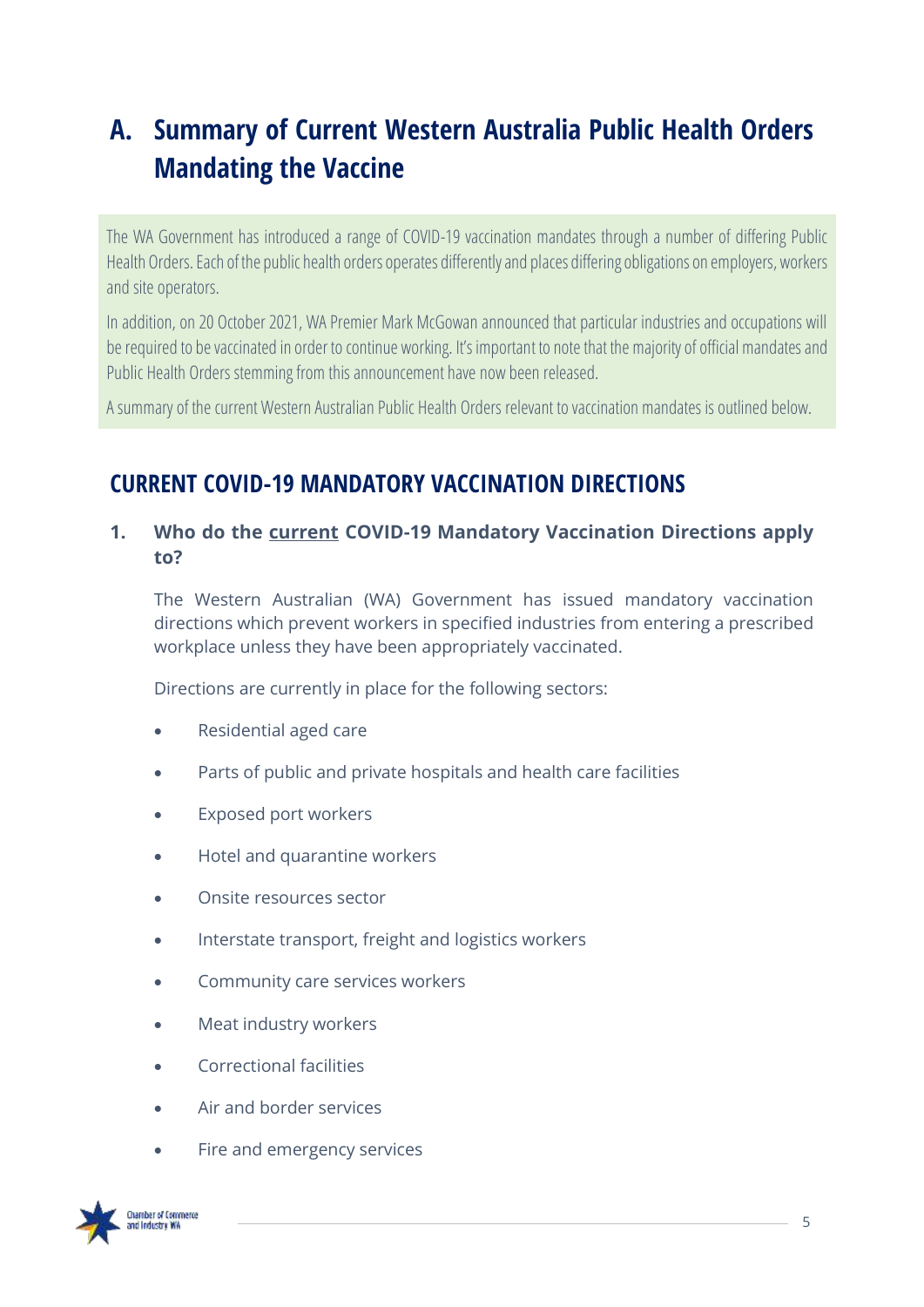- Building and construction industry
- Education sector
- Public and commercial transport sector
- Critical businesses workers
- Critical Infrastructure workers
- Critical Government regulator
- Remote Aboriginal community workers.

**Appendix A** of this guide lists the dates by which workers must be vaccinated and provides a link to the directions that have been issued. Employers are encouraged to refer to the mandates for further information as to which workers are affected, their obligations and the exemptions that apply.

Directions may also be varied by the Government to reflect the changing nature of the COVID-19 pandemic. Use this [link](https://www.wa.gov.au/government/document-collections/covid-19-coronavirus-mandatory-vaccination) to obtain a current copy of the directions that apply to your organisation.

#### **2. Who is required to be vaccinated?**

Under the relevant directions, workers are required to be partially and fully vaccinated by the prescribed dates in order to enter a specified workplace or facility.

The relevant directions may also include specific information about which part of a workplace unvaccinated workers may enter. For example, under the Residential Aged Care directive an unvaccinated worker is allowed to access parts of the premises that are not being used as a residential aged care facility.

It is therefore important to consider the directions that apply to your organisation to assess which workers are required to be vaccinated.

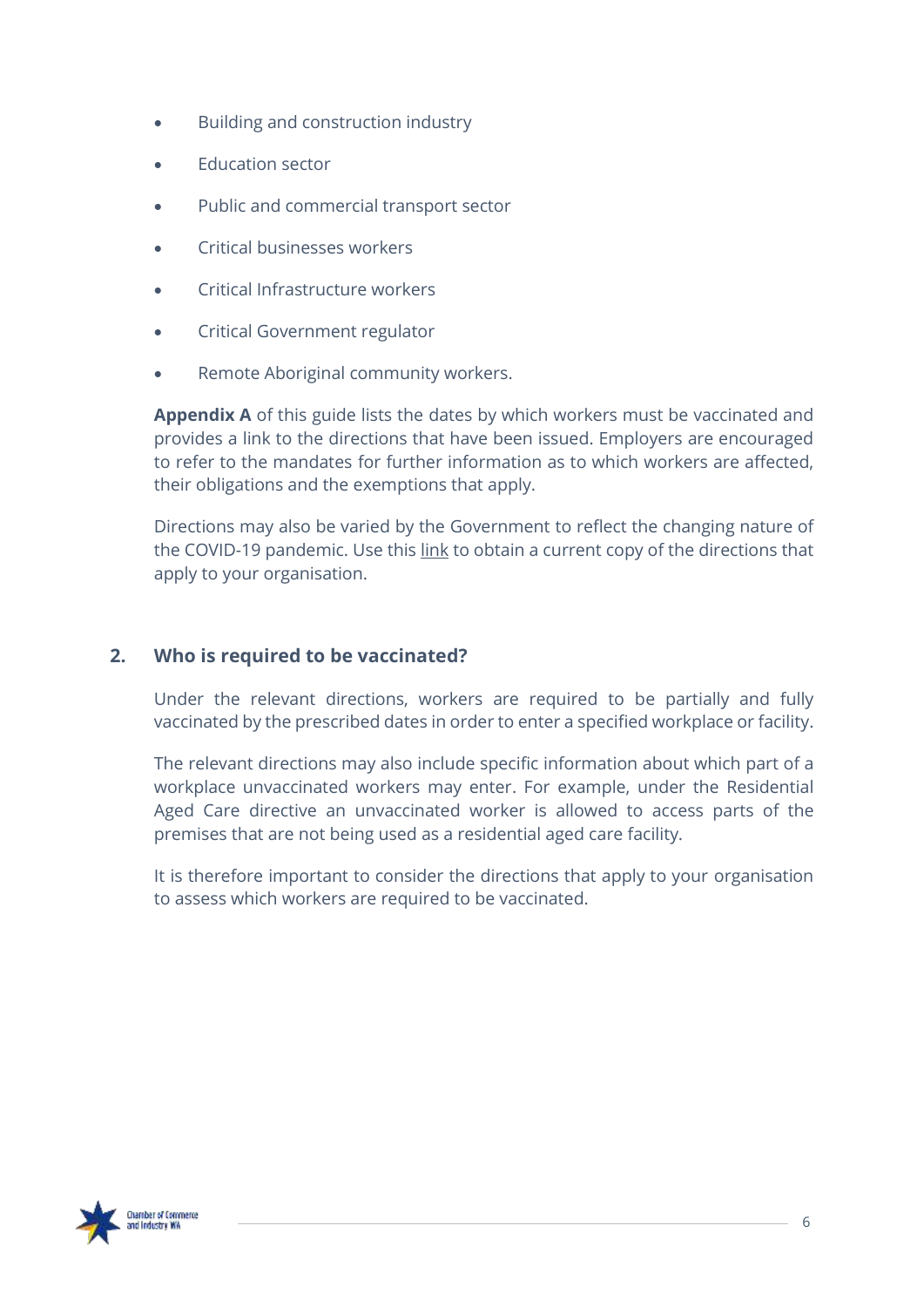#### **3. Do workers need to disclose their vaccine status?**

Any worker generally required to be vaccinated must provide proof of their vaccination status when required to do so by their employer or the owner/occupier/person in charge of the relevant facility.

This information needs to be in accordance with the approved form of evidence. Generally, this will be either:

- immunisation history statement; or
- COVID-19 digital certificate.

#### **4. What requirements are placed on the employer**

Directions generally impose an obligation on an employer and the owner/occupier/person in charge of the relevant facility to take all reasonable and lawful steps to collect and maintain a record of the vaccination status of relevant workers.

To comply with this requirement, employers will need to notify affected employees of their requirement to be vaccinated and direct employees to provide confirmation of their vaccination status. Employers will also be required to take steps to ensure that unvaccinated workers who do not fall within an exemption do not attend the workplace after the prescribed date.

In workplaces (such as construction sites) where workers are engaged by more than one employer, the entity in control of the site will need to work with other businesses to confirm the relevant information is available.

Employers need to be aware of their obligations under the relevant privacy legislation, ensure that this information is only used for the purpose of complying with the relevant direction and that all reasonable steps are taken to prevent unauthorised access, misuse or loss of this information.

Employers and the owner/occupier/person in charge of the relevant facility are also generally required to take all reasonable steps to only allow employees who have been appropriately vaccinated, or who are exempt, from accessing the worksite.

### **5. What is the penalty for failure to comply with the mandatory vaccination directions?**

Failure to comply with directions may result in penalties of up to **\$20,000** for individuals and **\$100,000** for body corporates.

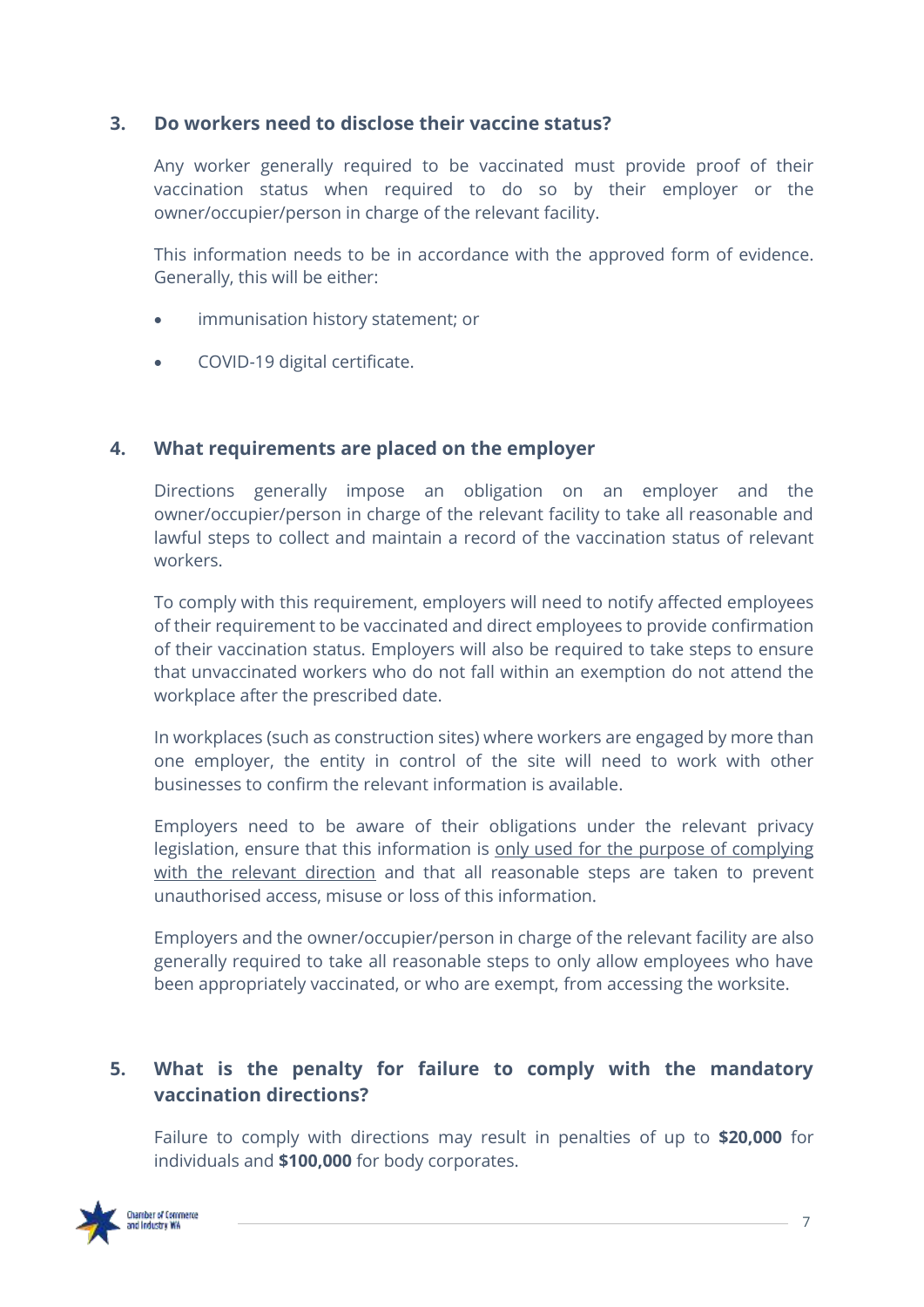## <span id="page-7-0"></span>**B. Communicating with Staff**

It is important as an employer that you take as many proactive steps as you can to communicate with your staff about the likelihood of the authorised worker vaccination requirement applying to them (if applicable).

Where a direction has been issued in relation to your industry, you should confirm which of your employees will be affected and advise them of the obligation. It is important to note that more than one direction may apply to your workers, and it is important to tailor your letters to suit. CCIWA members can access a template letter **[here](https://cciwa.com/mp-files/template-communication-letter-mandatory-vaccination-order-issued.docx/)**.

For those sectors where directions have not yet been issued, you can help prepare your staff by communicating with employees who are likely to be covered by directions. CCIWA members can access a template letter **[here](https://cciwa.com/mp-files/template-communication-letter-mandatory-vaccination-order-not-issued.docx/)**. Once the directions are issued, we recommend providing a further letter to employees to confirm that the directions apply to their employment.

It will be important that staff confirm their vaccination status with you before the prescribed cut-off dates.

In addition, when communicating with staff about the COVID-19 vaccination it is important to be aware of the legal limitations that apply when communicating about vaccines, set out below.

#### **What about subcontractors, labour hire employees and workers employed by other organisations at my workplace?**

The directions issued in WA typically require the employer, owner, occupier or person apparently in charge of a workplace covered by a direction to:

- take all reasonable and lawful steps to collect and maintain a record of the vaccination status of each worker at the workplace; and
- on request, provide any such record to an emergency officer as soon as practicable after the request is made.

Where you have other workers in your workplace who are not direct employees, you will need to consider how this can be best achieved in consultation with the other relevant businesses.

Depending on the nature of your workplace, this may include:

- directly communicating with all workers at your workplace; or
- co-ordinating with other organisations to collect information relevant to their own workers and establish a mechanism for confirming that all relevant workers have been appropriately vaccinated.

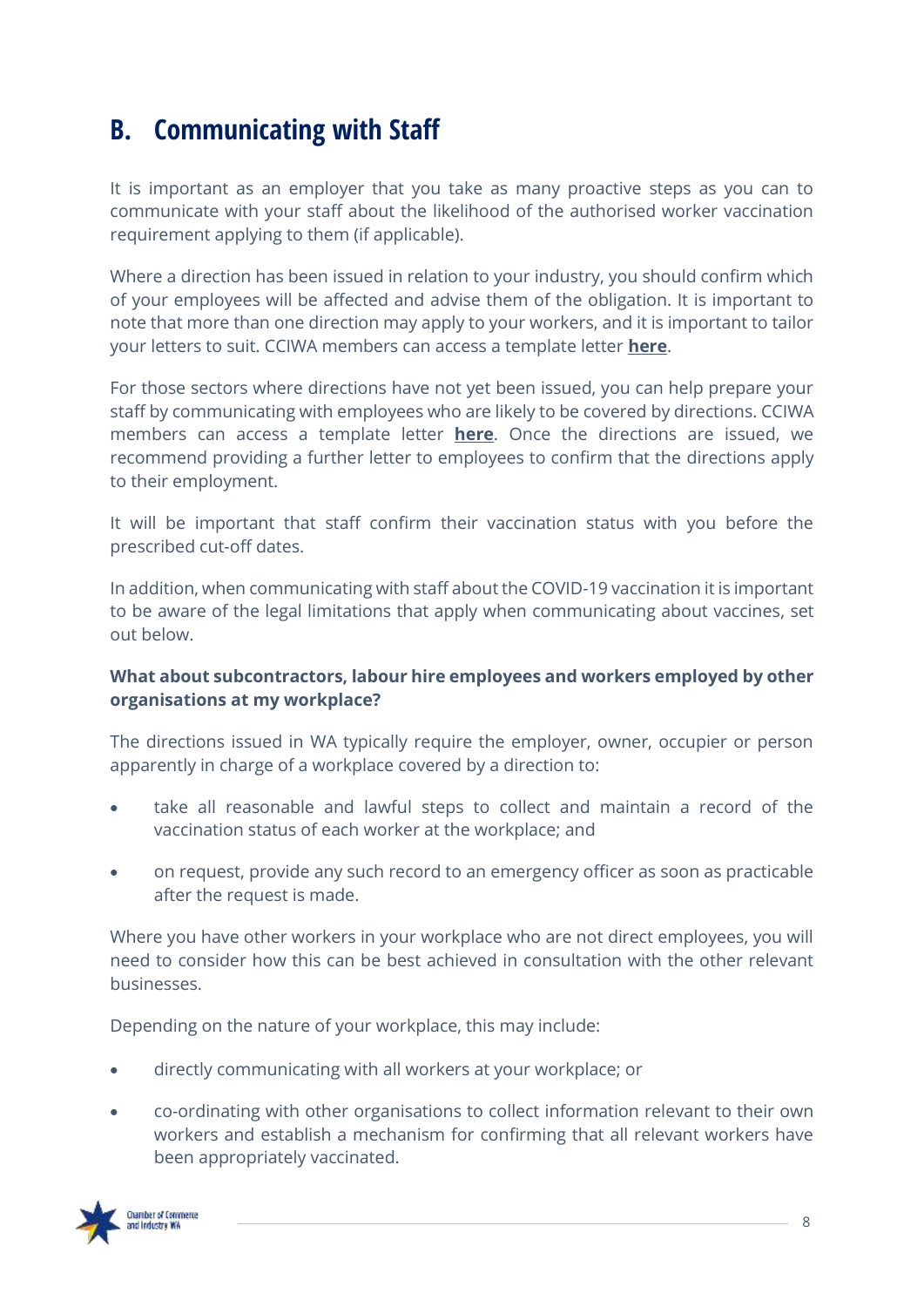## **THE IMPORTANT LEGAL PROVISIONS YOU NEED TO KNOW WHEN COMMUNICATING ABOUT COVID-19 VACCINATIONS WITH EMPLOYEES**

The Therapeutic Goods Administration (TGA), in recognition of the importance of responsible communication regarding the COVID-19 vaccination, has given legal permission that allows businesses (and others) to communicate about vaccinations so long as that communication:



Is consistent with current Commonwealth health messaging regarding the national COVID-19 vaccination program, including content found on the Australian Government Department of Health website; and



#### Does not contain:

- o any reference to the trade name, sponsor name or active ingredient or any other information that would identify specific vaccine brands (e.g. Pfizer or AstraZeneca);
- o any statement, or implication comparing different COVID-19 vaccines (or comparing vaccines with treatments such as medicines);
- o statements to the effect that COVID-19 vaccines cannot cause harm or have no sideeffects; or
- o any statement regarding COVID-19 vaccines that is false or misleading.

It is also important to remember that obligations under other laws, such as the Australian Consumer Law which includes the obligation not to mislead, continue to apply when communicating about vaccines.



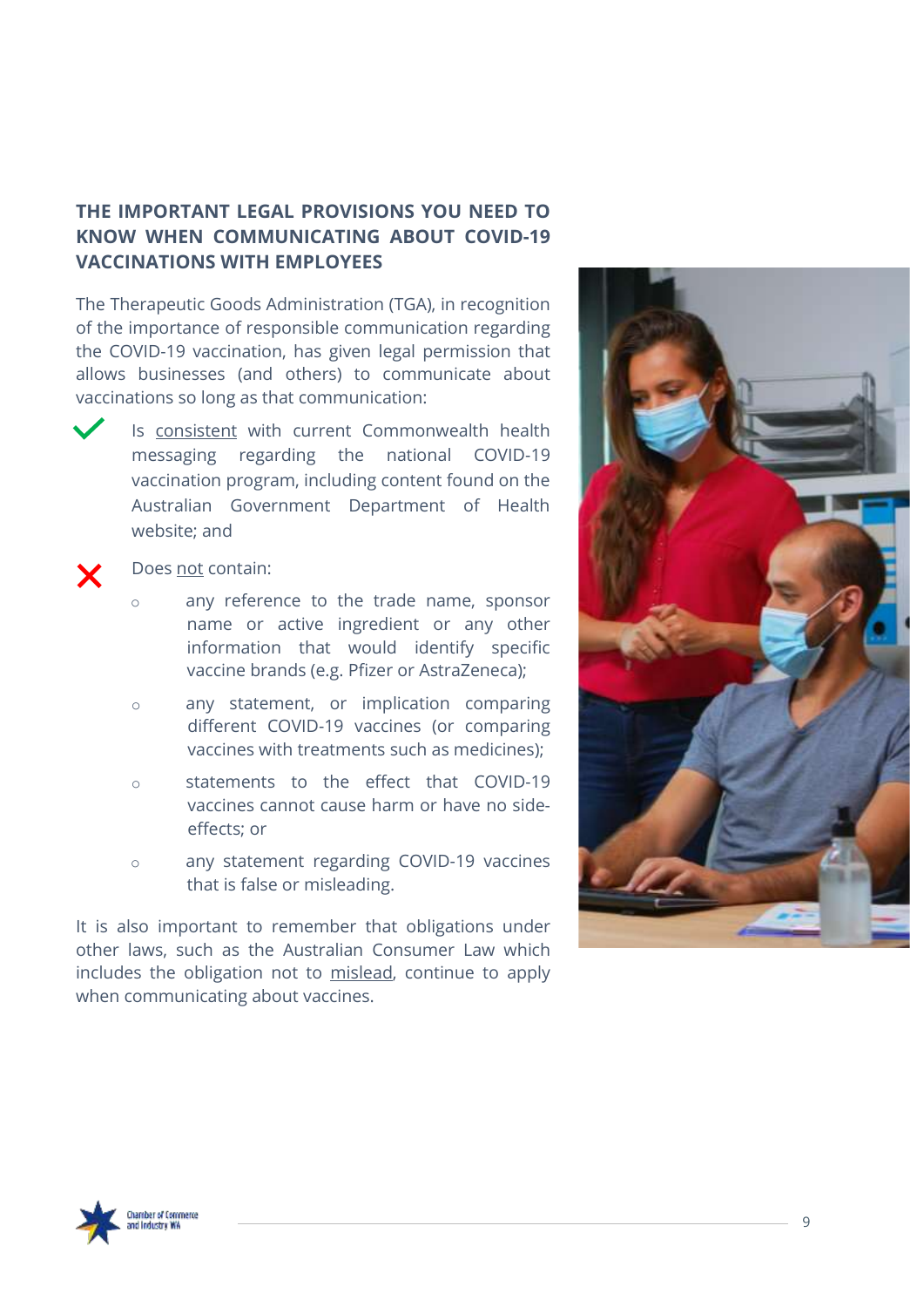# <span id="page-9-0"></span>**C. Implementing Mandatory Vaccinations in the Workplace under a Public Health Order**

## **EMPLOYER DIRECTIONS**

### **1. What directions does an employer need to provide to relevant workers?**

To date, the mandatory vaccinations directions that have been issued in WA impose an obligation on the workers covered by the order from entering a particular work location unless they have been appropriately vaccinated.

However, in order to give effect to these requirements, employers will need to give a direction to all affected workers to provide information to confirm their vaccination status and, depending upon the information provided, impose further directions to ensure an unvaccinated worker does not breach these orders.

### **2. Will the directions apply to all my workers?**

The scope of the mandatory vaccination directions is limited and may not cover all workers employed by your organisation. It is important to carefully consider the terms of the directions to identify which employees it applies to and when.

### **3. Can I direct all my staff to get vaccinated?**

The mandatory vaccination directions only apply to affected workers.

Whether an employer can direct staff not covered by a direction to be vaccinated will depend on whether:

- they have written permission to do so (such as under an employment contract or enterprise agreement which requires an employee to have the COVID-19 vaccination); or
- the direction to be vaccinated is considered a "lawful and reasonable direction".

Before considering whether to require employees not directly covered by a direction to be vaccinated, we recommend that you seek legal advice by calling 1300 422 492 and asking to speak to one of our workplace relations lawyers.

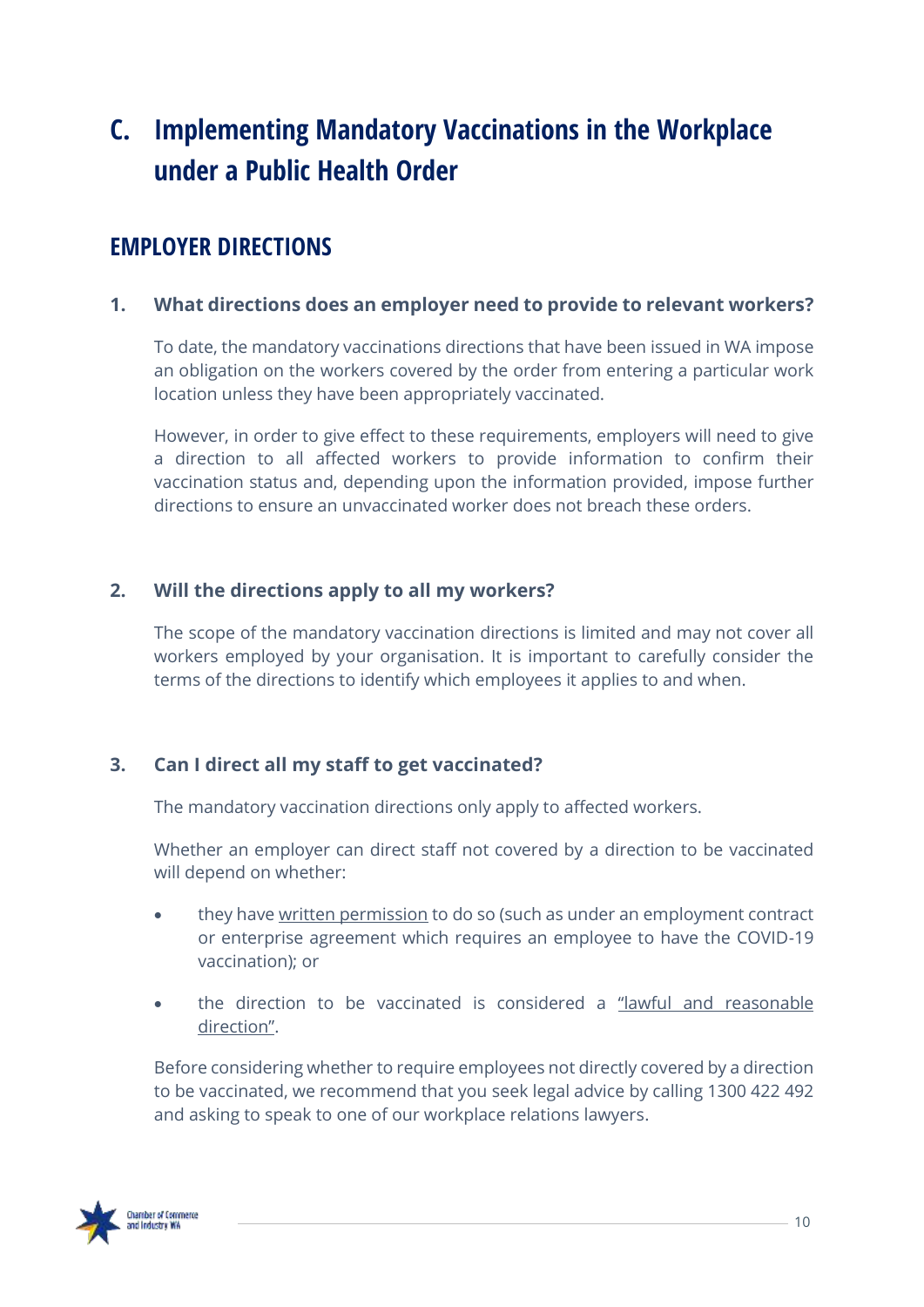## **HEALTH OR MEDICAL EXEMPTIONS**

Under the current public health orders there is already an existing provision for exempted persons who are unvaccinated on the basis of medical grounds. It is anticipated that the mandate on all authorised workers will also contain this exemption.

Where an employee seeks to be treated as an 'exempted person' under the Public Health Order on medical grounds, the employee should provide appropriate medical evidence that they have obtained certification from a medical practitioner that they are unable, due to medical contraindication, to receive a dose or further doses of the COVID-19 vaccine.

The Western Australia Government has released further information on the exemption process. In its guidance material, someone seeking a medical exemption must apply to the Australian Immunisation Register (AIR) using the [IM011](https://www.servicesaustralia.gov.au/organisations/health-professionals/forms/im011) Form. This form must be completed on the person's behalf by a medical practitioner and submitted to the AIR for assessment.

A person may also apply for a temporary medical exemption from the WA Chief Health Officer. Any application and supporting documents should be directed to [COVIDVaccinationExemption@health.wa.gov.au.](mailto:COVIDVaccinationExemption@health.wa.gov.au) It is notes that any temporary exemption will only be for a finite time and may contain certain terms and conditions.

## **REFUSALS**

Consider the likelihood of employees refusing vaccination and the process you will take to respond to this, e.g. including discrimination considerations and assessing the potential impact on an employee's ability to carry out the key requirements of their role.

In all communications regarding the vaccination policy, employers should also make sure to clearly outline any potential consequences of workers refusing to comply with the policy.

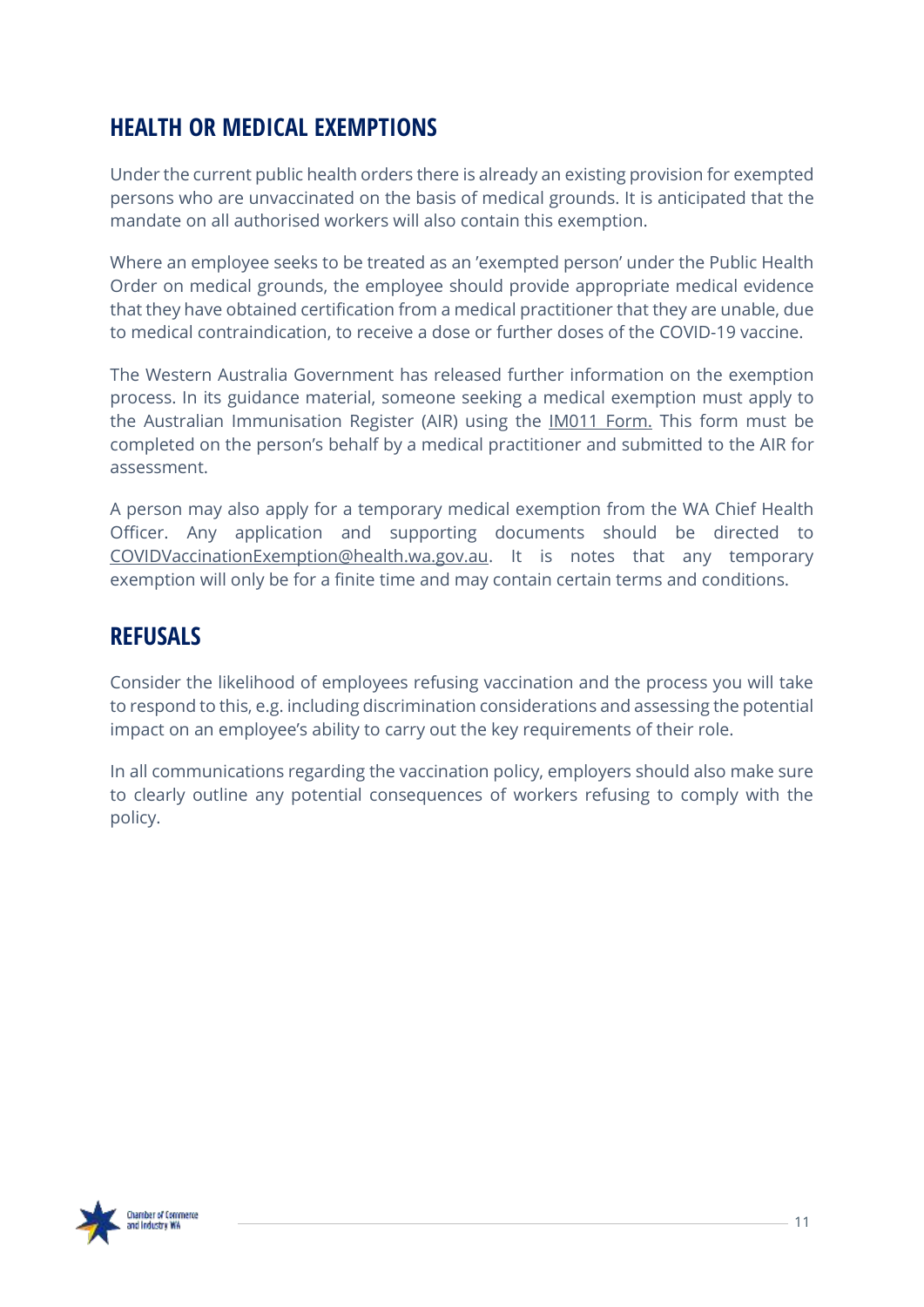# <span id="page-11-0"></span>**D. Collecting Information about an Employee's Vaccination Status**

## **ASKING EMPLOYEES ABOUT THEIR VACCINATION STATUS**

## **1. Can employers direct their employees to disclose their vaccination status?**

In order to comply with the requirement to keep records of a worker's vaccination status, an employer needs to direct affected employees to provide information to confirm their vaccination status prior to the relevant cut off dates prescribed by the direction.

## **COLLECTING INFORMATION ABOUT AN EMPLOYEE'S VACCINATION STATUS**

#### **2. Obligations to keep records safe**

The directions generally require that the employer must take reasonable steps to protect records of an employee's vaccination status safe from:

- misuse and loss; and
- unauthorised access, modification or disclosure.

Consequently, these records need to be kept in a secure manner with access limited to only those who are necessary.

Disclosure of a worker's vaccination status is also limited to what is necessary to ensure compliance with these directions.

## **3. Additional obligations under the Privacy Act**

Vaccines and employee privacy is governed by the Privacy Act. The Privacy Act **applies** to businesses with an annual turnover of more than \$3 million, as well as to certain other types of businesses regardless of turnover (such as public sector agencies).

Where the Privacy Act applies, vaccination records are a type of medical record and constitute 'sensitive information'; therefore they are afforded a higher degree of protection under the Privacy Act, and there are stringent requirements relating to the collection and use of such information.

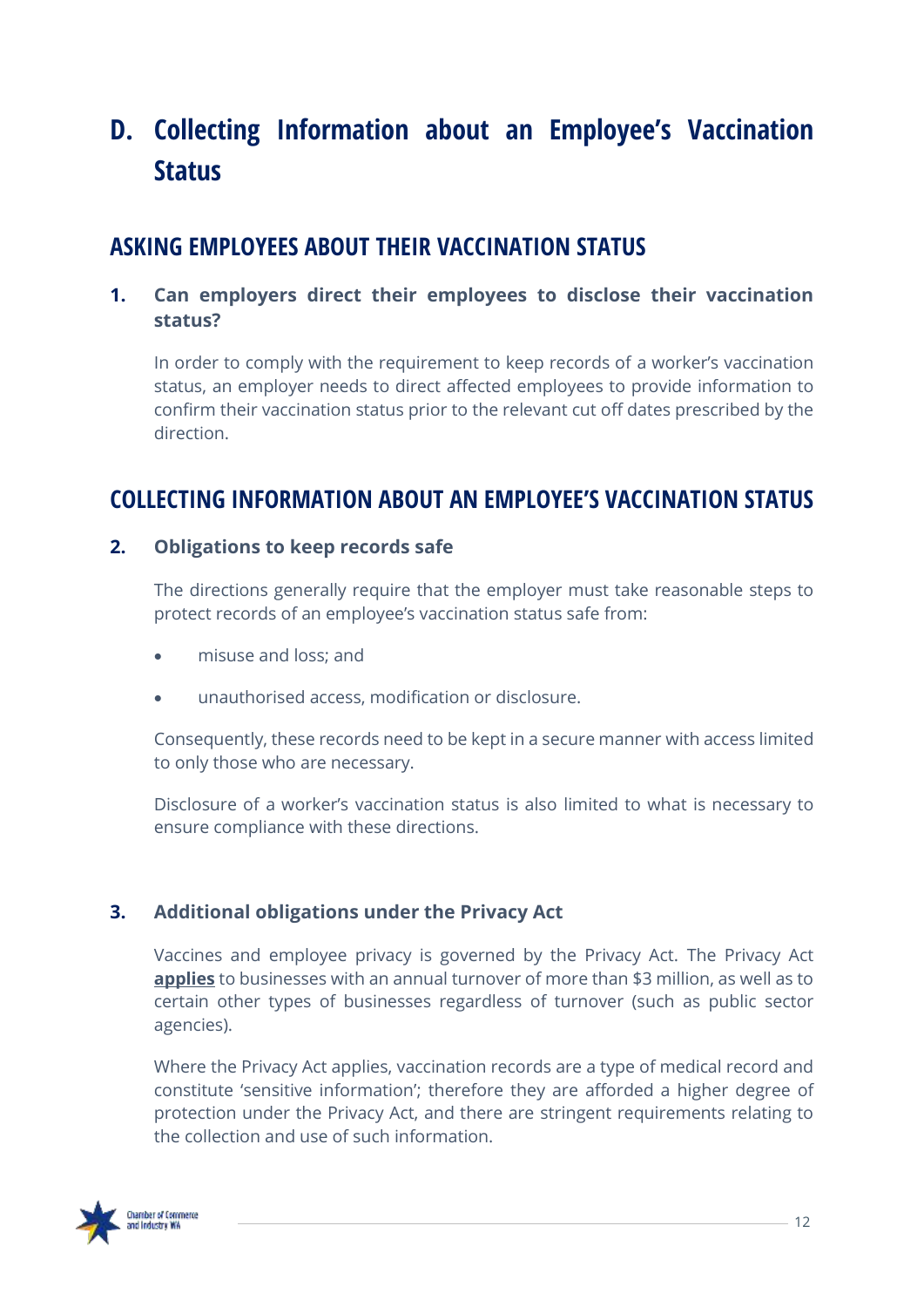Under the Australia Privacy Principles, however, an employer is authorised to collect an employee's vaccination record (without their express consent) where they are required to do so by law (such as under a Public Health Order). This is currently the case in Western Australia under the COVID-19 Mandatory Vaccination Directions and it is anticipated that it will also be the case under the new requirements.

Once an employee's vaccination record information is lawfully collected, the employee records exemption will apply in many instances. This means that the remainder of the Privacy Principles will not apply to the handling of the vaccination record information, once it has been collected and held in an employee record, where it is directly related to the employment relationship.

This **does not**, however, apply to prospective employees, contractors, subcontractors and volunteers. Employers must comply with the remainder of the Privacy Principles under the Privacy Act when dealing with the personal information of these individuals ensuring that they:

- accurately record the information that they collect, keep it up-to-date and store it securely;
- limit the use and disclosure of employee vaccination status information to what is necessary to prevent and manage COVID-19. Employers should not disclose vaccination status among colleagues unless they have a legitimate and compelling reason to do so; and
- regularly review whether they still need to retain vaccine status information.

COVID-19 digital certificates and immunisation history statements contain a person's Individual Healthcare Identifier (IHI). There are specific rules regarding the collection, storage and sharing of this number. It is recommended that employers do not record the IHI as part of their vaccination records.

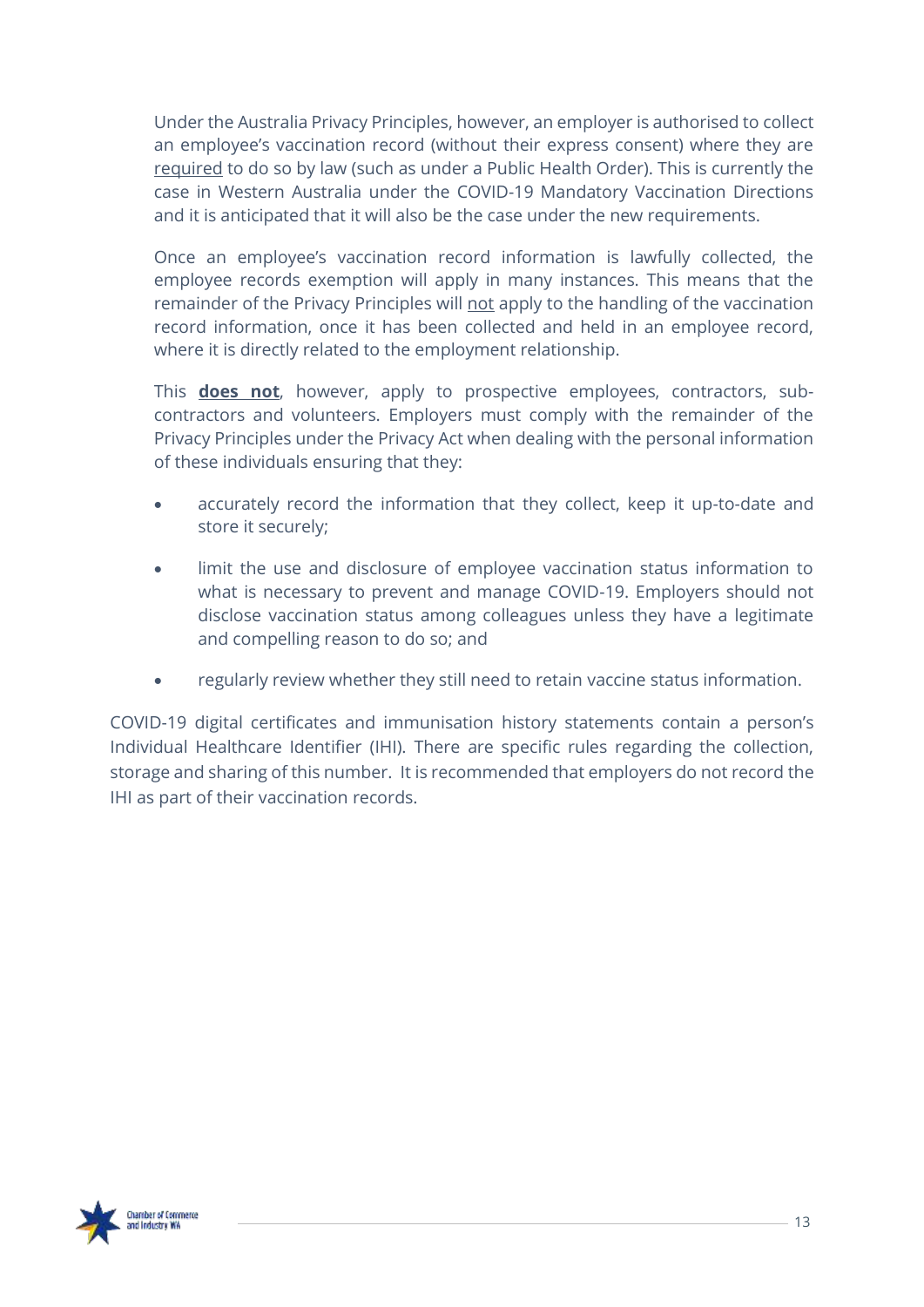## <span id="page-13-0"></span>**E. Workplace Disputes Regarding Vaccination**

Employers should approach with caution disputes regarding the COVID-19 vaccine and should try to avoid 'jumping the gun', particularly on the issues covered below, as being too quick to take such action could (likely) mean a very costly personal grievance win for an employee in the Fair Work Commission.

## **EMPLOYEE REFUSAL**

### **Managing employees subject to Public Health Orders who refuse to be vaccinated or disclose their vaccination status**

As a first step, if an employee refuses to be vaccinated or confirm their vaccination status employers should ask the employee to explain their reasons for refusing.

Some grounds for refusing the vaccination include:

- persons with a medical contraindication to vaccination (e.g. people with a history of severe allergic reactions, immunocompromised individuals, persons whose medical conditions mean that vaccination may be harmful for them);
- persons with a religious, political or conscientious objection; or
- refusal for no given reason "I simply don't want to".

Whether a person's refusal is based on legitimate grounds, or if reasonable accommodation should be made, will be based upon the individual employee's circumstances, the nature of their employment, and any exemptions provided under applicable Public Health Orders.

Where an employee disobeys a direction properly given under a public health order to be vaccinated without providing a legitimate reason, or without being subject to a recognised exemption in the health order, then they may legitimately be the subject of disciplinary action, including dismissal.

Disciplinary action (particularly termination of employment) in such instances will in most instances be considered defensible.



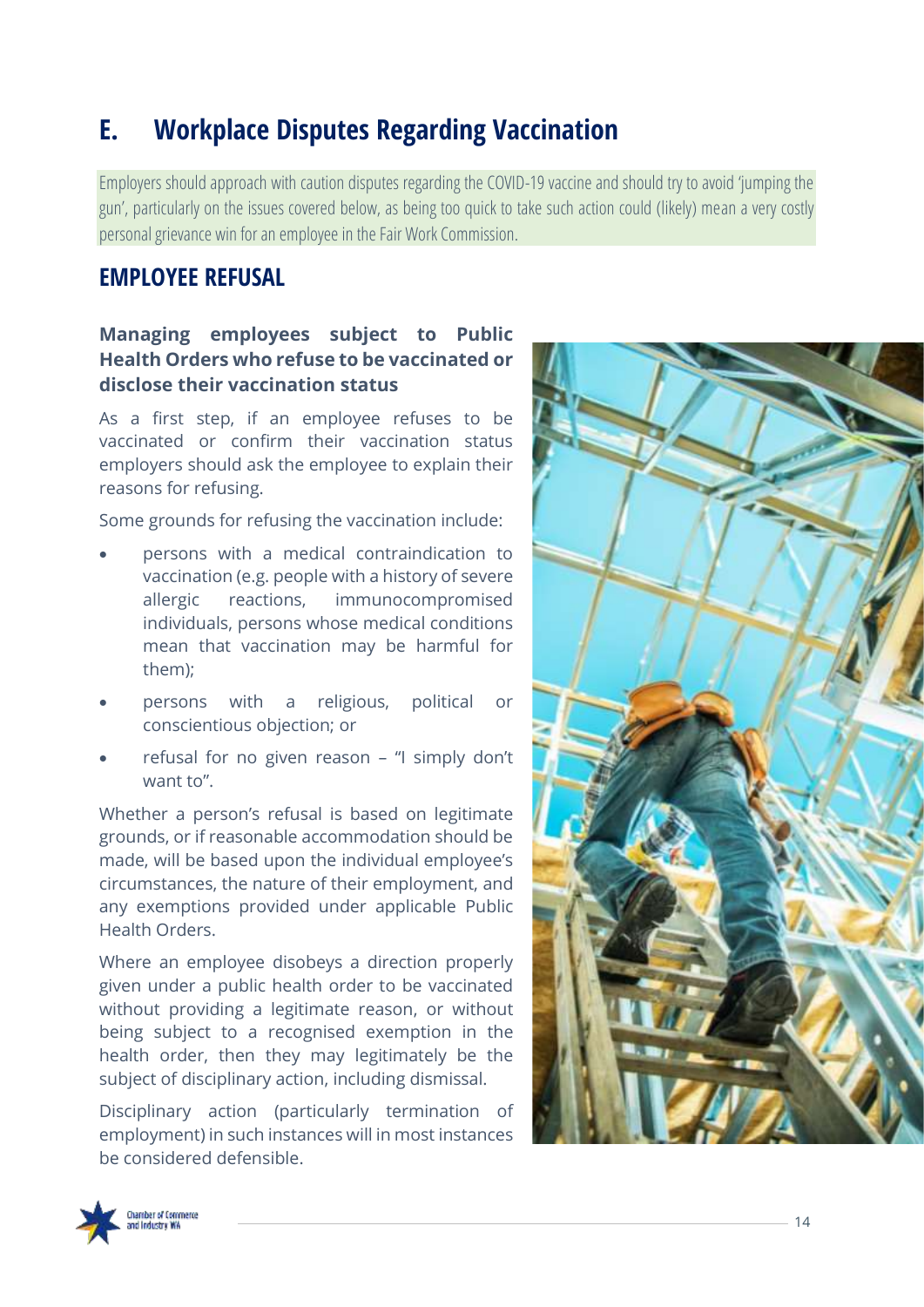Where dismissal may be the outcome of a disciplinary process, it is vital the process is fair and reasonable, affording the employee procedural fairness. A failure to do so may render the dismissal unfair despite having a valid reason. Procedural fairness encompasses the following factors:

- notifying the employee of the reason for the dismissal;
- giving the employee an opportunity to respond;
- giving the employee an opportunity to have a support person present;
- if the dismissal is related to unsatisfactory performance warning the employee about that unsatisfactory performance before the dismissal;
- the degree to which the size of the employer's business or the absence of human resource specialists would be likely to impact on the procedures followed in effecting the dismissal; and
- any other matters the tribunal considers relevant.

Some practical steps that may be taken in dealing with an employee who is either not vaccinated, or has failed to confirm their vaccination status, are as follows:

- Verify that the direction applies to the individual employee and confirm that the relevant correspondence has been provided to the employee.
- Schedule a meeting with the employee to discuss:
	- o their intention to get vaccinated, or obtain an exemption;
	- o their reasons for not being vaccinated;
	- o the impact of non-compliance with the direction on their ability to perform their role. Consider any explanation provided by the employee and any options that would allow them to continue to be employed (e.g. working from home, alternative role, etc);
	- o reinforce that failure to comply with the direction may result in termination;
	- o advise the employee that from the prescribed date they will be unable **to** attend work. Time off work as a result of an employee's failure to comply with a direction will generally be unpaid.
- If unresolved, provide the employee with a show cause letter and direct them to attend a formal discipline meeting to demonstrate why their employment should not be terminated. Meetings may need to be conducted virtually or away from the workplace as a result of the order. CCIWA members can access a template show cause letter **[here](https://cciwa.com/mp-files/template-show-cause-letter.docx/)**.

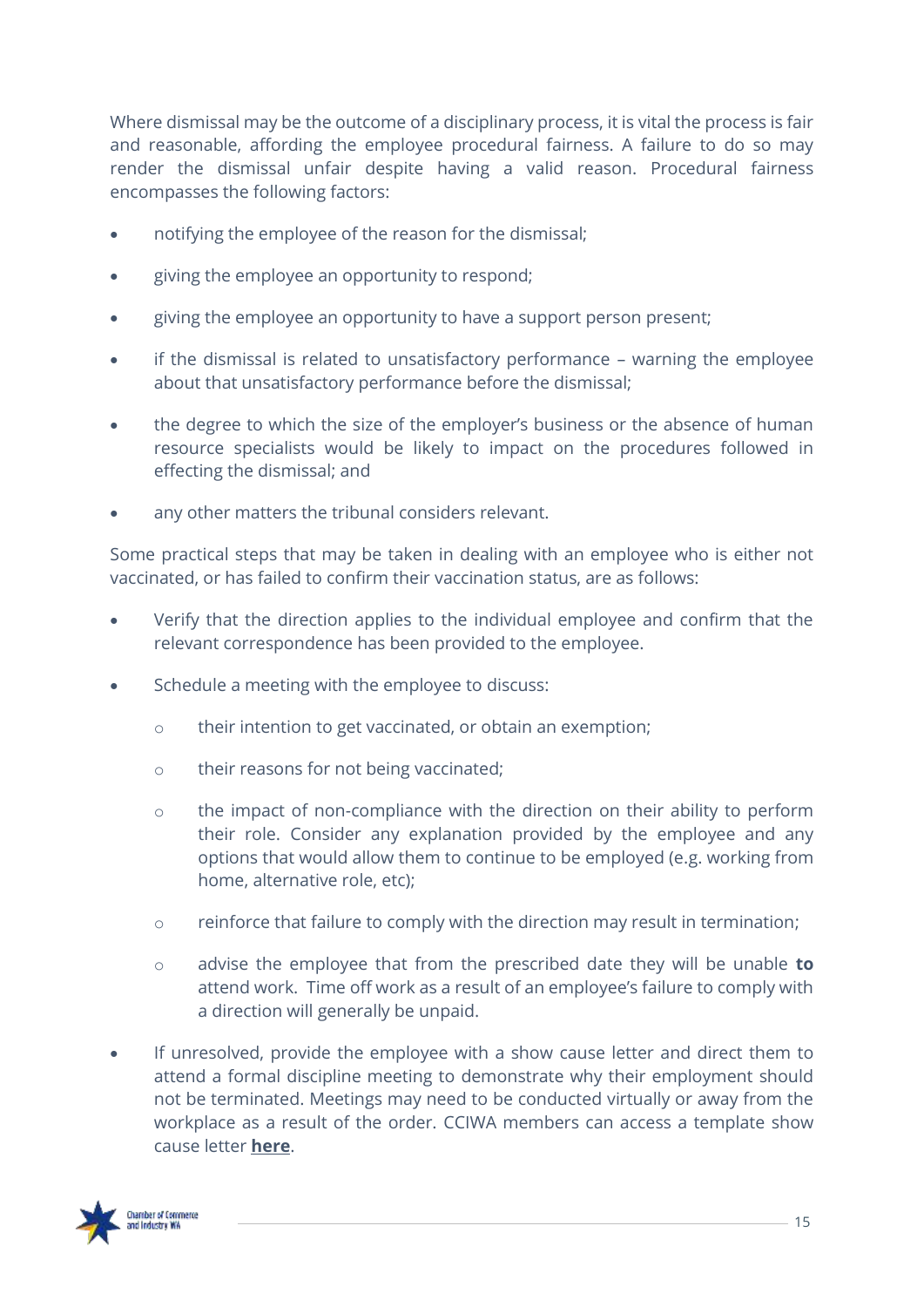• If appropriate, notify the employee of the termination of employment. Notification of termination should generally be done in person. An employee must also be advised of the termination in writing. CCIWA members can access a template termination letter **[here](https://cciwa.com/mp-files/template-termination-letter.doc/)**.

As circumstances in each workplace can differ significantly, employers are strongly advised to seek legal advice before taking either of these actions to ensure they are not exposed to costly and expensive employee workplace claims.

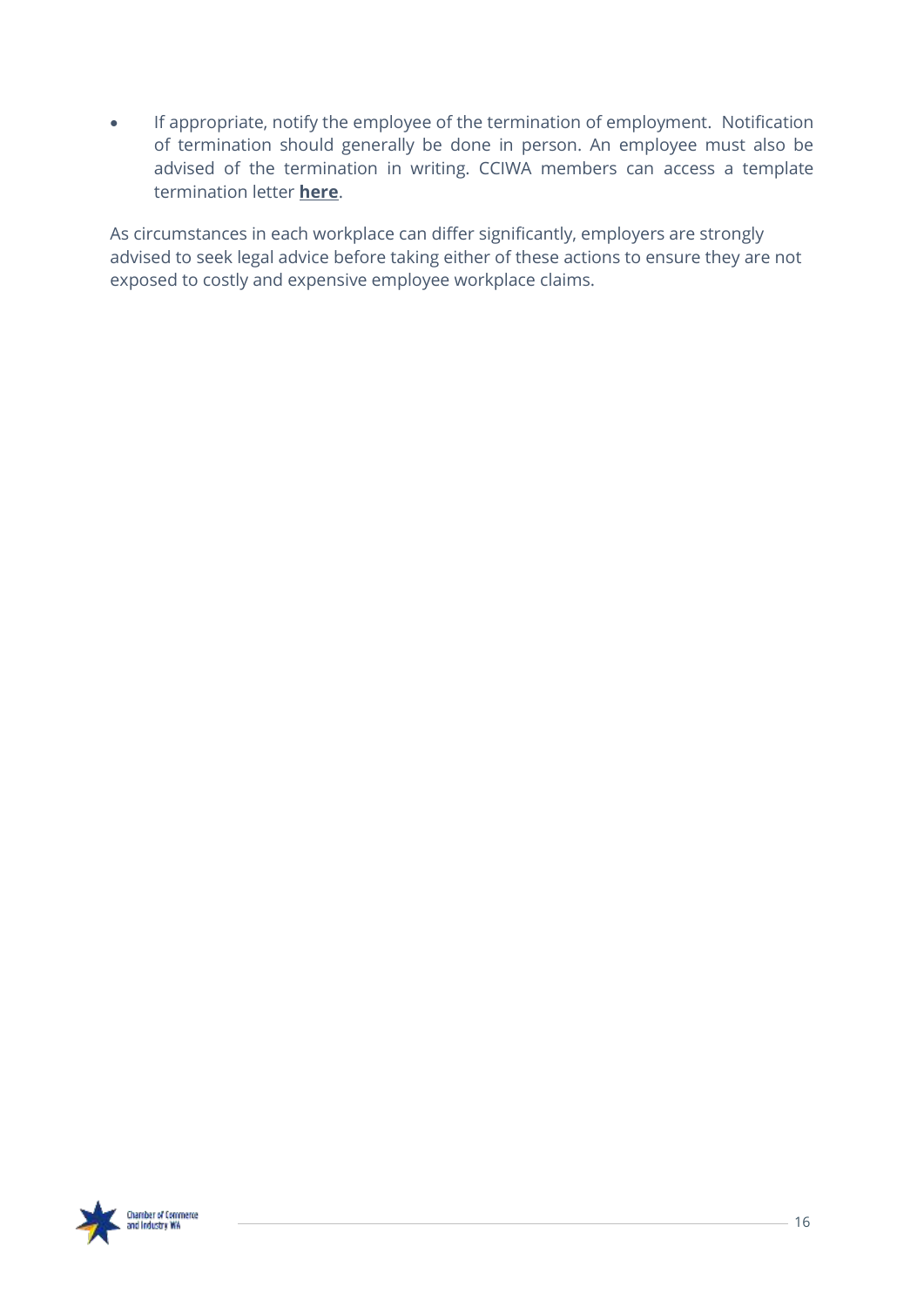## <span id="page-16-0"></span>**F. Vaccinations and Employer Liability**

## **1. Can employers be liable for any adverse reactions to the vaccine suffered by employees, when subject to a mandate to get vaccinated under a public health order?**

The various COVID-19 vaccinations are not without some risk, and it is possible an employee may have an adverse reaction to receiving the vaccine, though extreme adverse reactions are rare.

Under WA Workers' Compensation legislation, a worker may be entitled to workers' compensation if they sustain an injury due to the COVID-19 vaccine and **the injury occurred out of or in the course of the worker's employment.**

The vaccine may be considered to have occurred out of or in the course of employment if they work in an industry where an employer imposes the vaccine, and the employer has:

- recommended or organised the vaccination onsite or at another location; or
- subsidised the vaccination.

It is possible that the requirement to connect the COVID-19 vaccine injury or disease to the worker's employment would be satisfied where the vaccine is a mandatory requirement or condition of the worker's employment.

However, it is important to note that this is an unclear area of law, and it is not possible to provide definitive advice about the effect of mandatory vaccinations on an employer's liability to pay compensation for a COVID-19 vaccine-related injury or disease. Employers are encouraged to seek legal advice in relation to any workers' compensation laws that may arise from COVID-19 vaccinations.

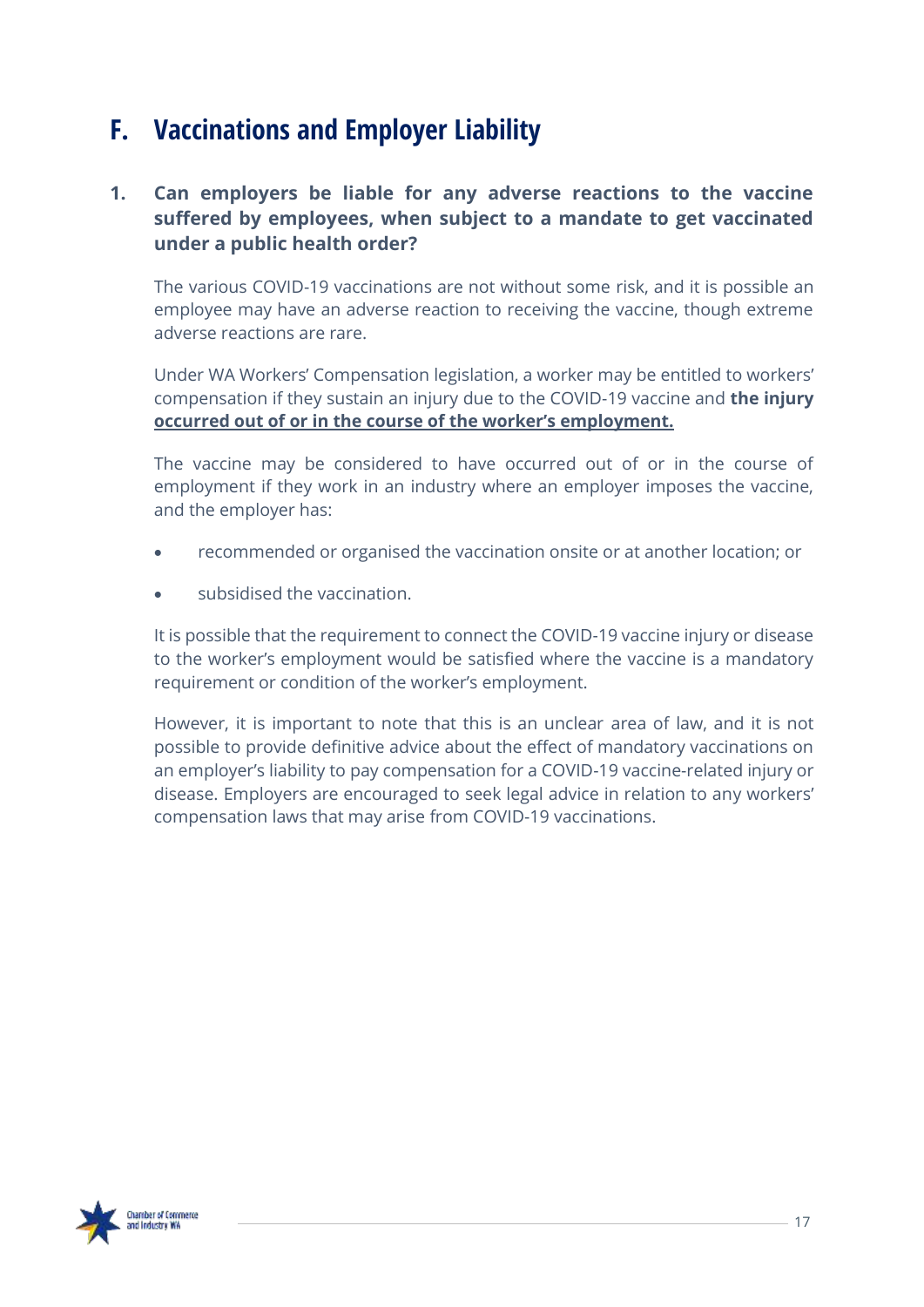#### **NO FAULT COVID-19 INDEMNITY SCHEME**

On 6 September, the Commonwealth Government introduced a No Fault COVID-19 Indemnity Scheme. Under the scheme, workers who suffer injury or loss of income due to the administration of a COVID-19 vaccine or due to an adverse event that is considered to be caused by a COVID-19 vaccine, will be able to register their intent to claim from the scheme.

The scheme will cover the costs of injuries above \$5,000 due to a proven adverse reaction to a COVID-19 vaccine. The TGA will provide guidance on recognised adverse reactions as part of their established surveillance program, and claims will be assessed by independent experts, with compensation paid based on their recommendations.

The scheme will be backdated to 22 February 2021 and will be administered by Services Australia.

While potential claimants who access the scheme will still have the option of pursuing action through a court judgement if that is their preference, the scheme reduces the commercial risk involved with mandatory COVID-19 vaccinations in the workplace, particularly as a result of public health orders.

This scheme is intended to reduce the risk of workers' compensation claims in the event of an adverse reaction.



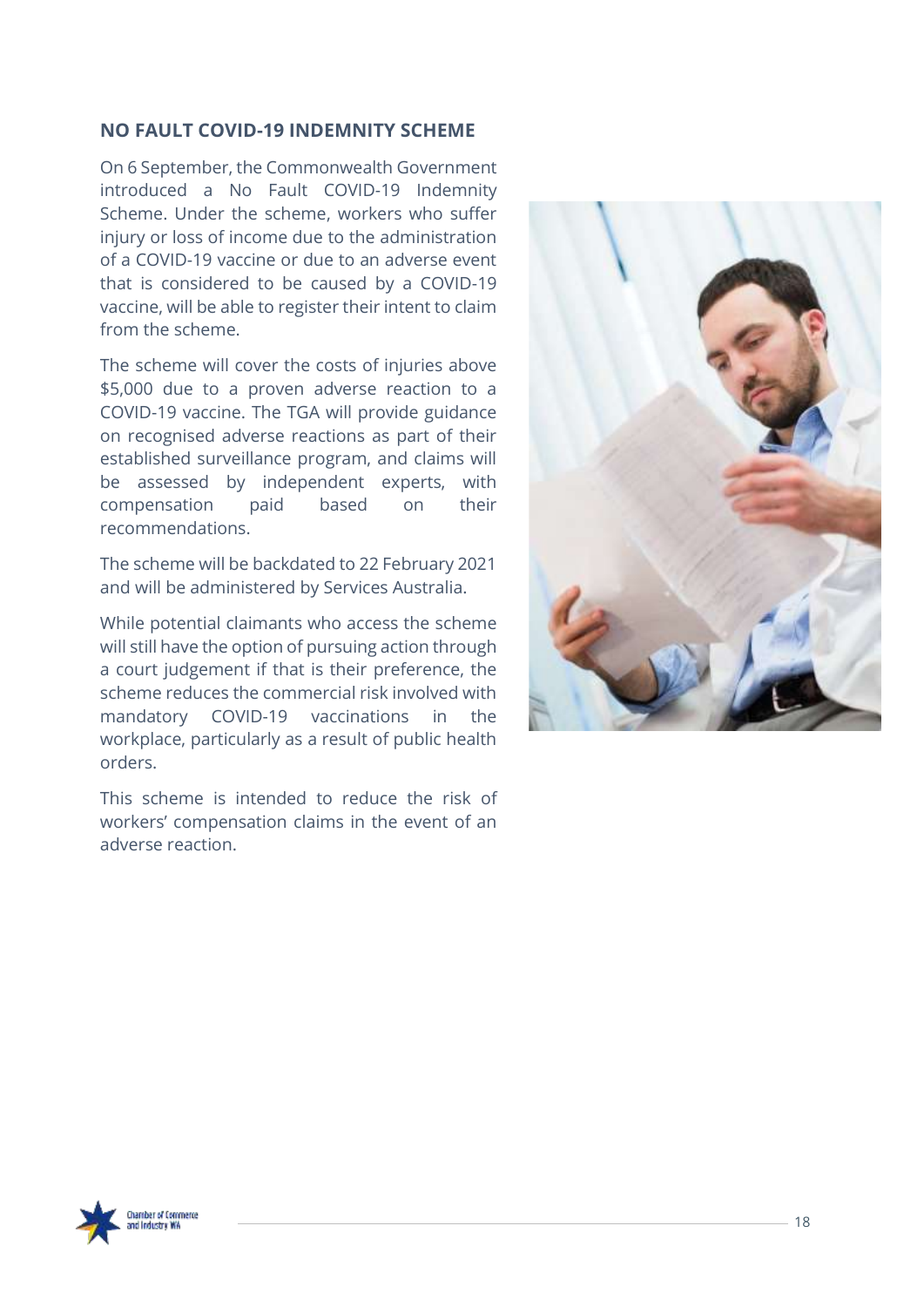## <span id="page-18-1"></span><span id="page-18-0"></span>**Who and where to contact for further assistance?**

## **KEY CONTACTS**

Have a question or situation that isn't covered by this guide? CCIWA is here to help and answer any questions you might have.

For general information contact our Employee Relations Advice Centre on 9365 7660.

For legal advice contact our workplace relations lawyers on 1300 422 492.

## **KEY RESOURCES**

The following are links to government websites and other key information on the mandatory vaccine, public health orders and COVID-19.

**Public Health Orders/Directions**: [Publications](https://www.wa.gov.au/government/document-collections/covid-19-coronavirus-mandatory-vaccination)

**WorkCover WA:** COVID-19 [Information](https://www.workcover.wa.gov.au/news-archive/covid-19-bulletins/)

**Department of Health –** [COVID-19](https://www.healthywa.wa.gov.au/COVID19vaccineFAQs) Vaccine [FAQ's](https://www.healthywa.wa.gov.au/COVID19vaccineFAQs)

**Work Safe WA –** COVID-19 [Coronavirus](https://www.commerce.wa.gov.au/worksafe/covid-19-coronavirus)

**CCIWA** – [Responding](https://covid19.cciwa.com/?utm_source=landing+page&utm_medium=PDF&utm_campaign=wa_vaccination_guide) to COVID-19

**Fair Work Ombudsman** – [Coronavirus](https://coronavirus.fairwork.gov.au/) and Australian [workplace](https://coronavirus.fairwork.gov.au/) law

**Therapeutic Goods Administration** – [COVID-19](https://www.tga.gov.au/covid-19-vaccines) vaccines

**Office of the Australian Information Commissioner** – COVID-19: [Vaccinations](https://www.oaic.gov.au/privacy/covid-19/covid-19-vaccinations-and-my-privacy-rights-as-an-employee/) and my [privacy](https://www.oaic.gov.au/privacy/covid-19/covid-19-vaccinations-and-my-privacy-rights-as-an-employee/) rights

**COVID-19 Vaccinations**: [Understanding](https://www.oaic.gov.au/privacy/guidance-and-advice/coronavirus-covid-19-vaccinations-understanding-your-privacy-obligations-to-your-staff/) your privacy [obligations](https://www.oaic.gov.au/privacy/guidance-and-advice/coronavirus-covid-19-vaccinations-understanding-your-privacy-obligations-to-your-staff/) to your staff

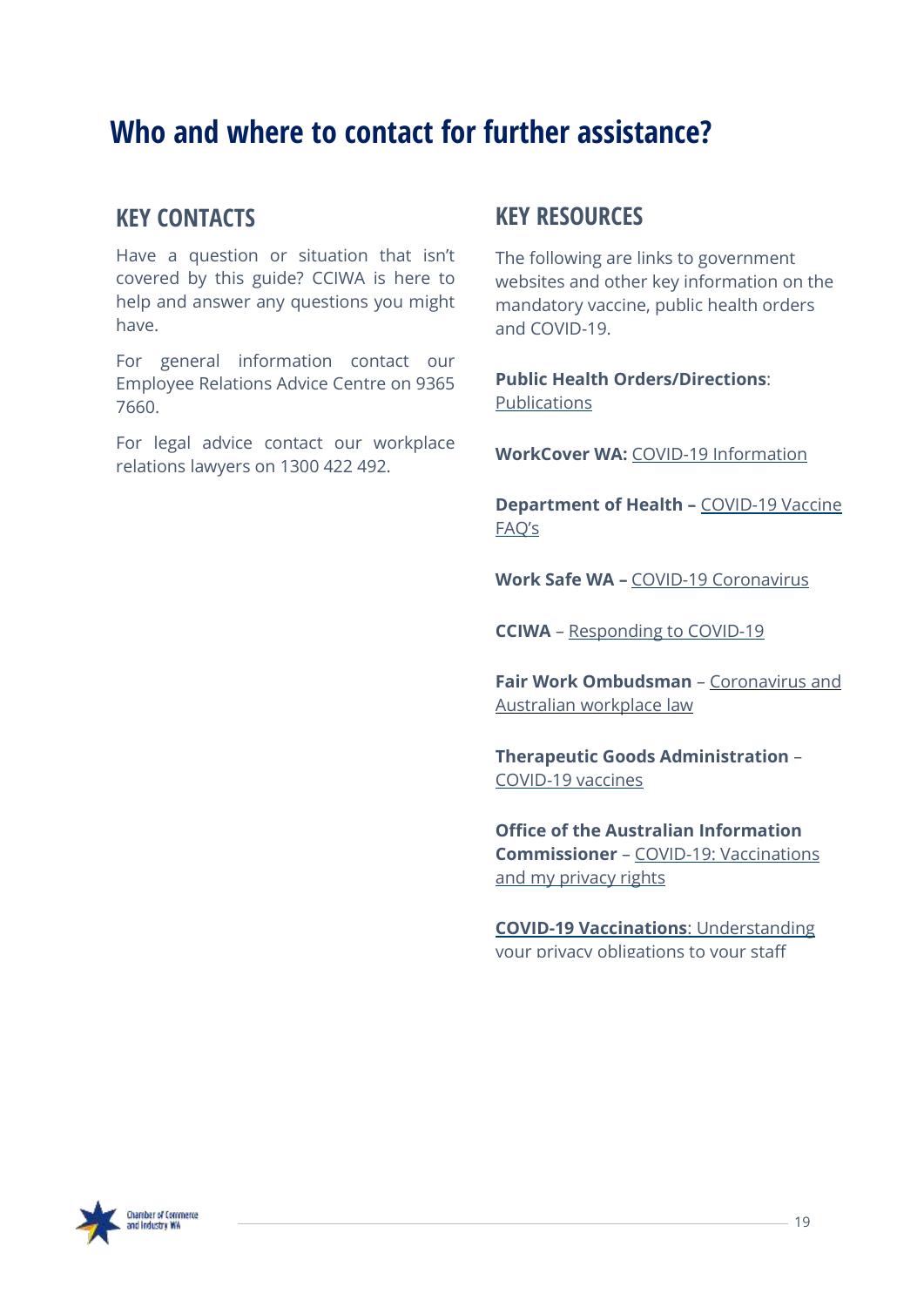# **Appendix A – Current Covid-19 Mandatory Vaccination Directions**

|              | <b>Official title</b>                                          | <b>Summary</b>                                                                                                                                                                                                                                       | <b>Commenced</b>  |
|--------------|----------------------------------------------------------------|------------------------------------------------------------------------------------------------------------------------------------------------------------------------------------------------------------------------------------------------------|-------------------|
| $\mathbf 1$  | <b>Access to</b><br>Quarantine<br>Centres<br>Directions (No 2) | Quarantine workers who are not fully<br>vaccinated against COVID-19 must not enter<br>any part of the premises which is being<br>used as a quarantine centre.                                                                                        | 22 September 2021 |
| $\mathbf{2}$ | <b>Health Worker</b>                                           | <b>Health Care Workers:</b>                                                                                                                                                                                                                          | 25 January 2022   |
|              | (Restrictions on<br><b>Access) Directions</b><br>(No 4)        | A health care worker must not enter, or<br>remain at:                                                                                                                                                                                                |                   |
|              |                                                                | specified hospital units and wards, and<br>$\bullet$<br>COVID clinics if the worker has not been<br>partially vaccinated by 1 October 2021<br>and fully vaccinated against COVID-19<br>by 1 November;                                                |                   |
|              |                                                                | hospitals, including ancillary facilities, if<br>$\bullet$<br>the worker has not been partially<br>vaccinated by 1 November 2021 and<br>fully vaccinated against COVID-19 by 1<br>December 2021; and                                                 |                   |
|              |                                                                | public health service facilities and<br>premises occupied by the Department<br>of Health or a health service provider if<br>the worker is not partially vaccinated by<br>1 December 2021 and fully vaccinated<br>against COVID-19 by 1 January 2022. |                   |
|              |                                                                | <b>Health Support Workers:</b>                                                                                                                                                                                                                       |                   |
|              |                                                                | A health support worker must not enter, or<br>remain at:                                                                                                                                                                                             |                   |
|              |                                                                | specified hospital units and wards, and<br>$\bullet$<br>COVID clinics if the worker has not been<br>partially vaccinated by 1 October 2021<br>and fully vaccinated against COVID-19<br>by 1 November;                                                |                   |
|              |                                                                | hospitals, including ancillary facilities, if<br>the worker has not been partially<br>vaccinated by 1 December 2021, and                                                                                                                             |                   |

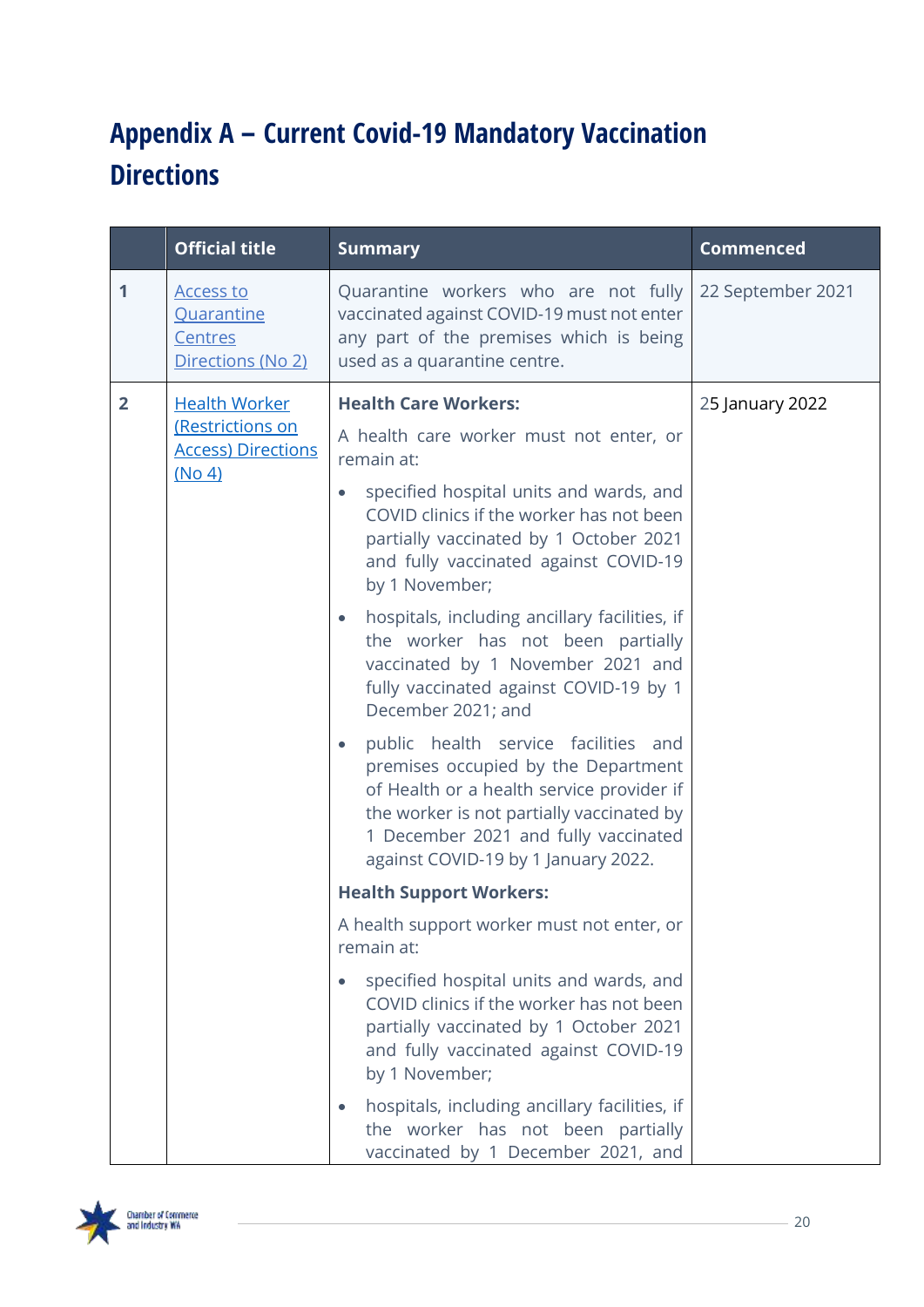|   | <b>Official title</b>                                                                                  | <b>Summary</b>                                                                                                                                                                                                                                                                                                                                                                                                                                                                                                                      | <b>Commenced</b> |
|---|--------------------------------------------------------------------------------------------------------|-------------------------------------------------------------------------------------------------------------------------------------------------------------------------------------------------------------------------------------------------------------------------------------------------------------------------------------------------------------------------------------------------------------------------------------------------------------------------------------------------------------------------------------|------------------|
|   |                                                                                                        | fully vaccinated against COVID-19 by 1<br>January 2022; and<br>public health service facilities and<br>premises occupied by the Department<br>of Health or a health service provider if<br>the worker is not partially vaccinated by<br>1 December 2021, and fully vaccinated<br>against COVID-19 by 1 January 2022.                                                                                                                                                                                                                |                  |
| 3 | <b>Residential Aged</b><br><b>Care Facility</b><br><b>Worker Access</b><br>Directions (No 4)           | A residential aged care facility worker must<br>be partially vaccinated by 11 October 2021<br>and fully vaccinated against COVID-19 by 17<br>November 2021 to enter, or remain at, a<br>residential aged care facility.                                                                                                                                                                                                                                                                                                             | 11 October 2021  |
| 4 | <b>Primary Health</b><br><b>Care Worker</b><br>(Restrictions on<br><b>Access) Directions</b><br>(No 2) | A primary health care worker must be<br>partially vaccinated by 1 November 2021<br>and fully vaccinated against COVID-19 by 1<br>December 2021 to enter, or remain at, a<br>primary health care facility.                                                                                                                                                                                                                                                                                                                           | 25 January 2022  |
| 5 | <b>Meat Industry</b><br>Worker<br>(Restrictions on<br><b>Access) Directions</b>                        | A meat industry worker must be partially<br>vaccinated by 1 December 2021 and fully<br>vaccinated against COVID-19 by 1 January<br>2022 to enter, or remain at, a meat industry<br>site.                                                                                                                                                                                                                                                                                                                                            | 10 November 2021 |
| 6 | <b>Resources</b><br><b>Industry Worker</b><br>(Restrictions on<br><b>Access) Directions</b><br>(No 2)  | <b>Resource Industry Workers</b><br>A resource worker must be partially<br>vaccinated by 1 December 2021 and fully<br>vaccinated against COVID-19 by 1 January<br>2022 to enter, or remain at:<br>a rural or remote resources industry<br>site; and<br>a remote operating centre.<br><b>Rig or Platform Crew Members</b><br>A rig or platform crew member must be<br>partially vaccinated by 1 December 2021<br>and fully vaccinated against COVID-19 by 1<br>January 2022 to enter, or remain at:<br>a rural or remote airport; or | 12 November 2021 |

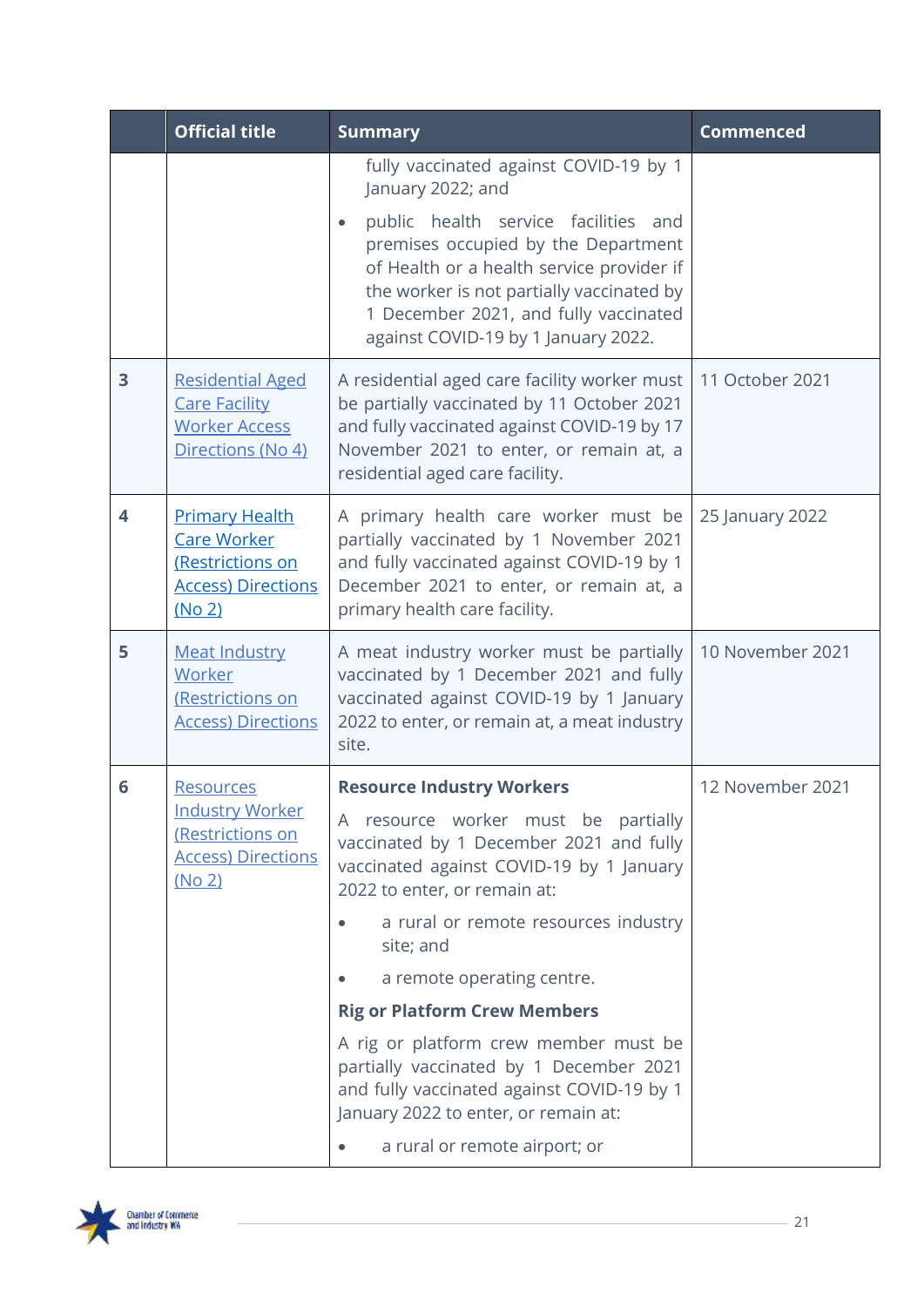|                | <b>Official title</b>                                                                                 | <b>Summary</b>                                                                                                                                                                                                                                                 | <b>Commenced</b> |
|----------------|-------------------------------------------------------------------------------------------------------|----------------------------------------------------------------------------------------------------------------------------------------------------------------------------------------------------------------------------------------------------------------|------------------|
|                |                                                                                                       | a State Port<br>$\bullet$                                                                                                                                                                                                                                      |                  |
|                |                                                                                                       | for the purpose of undertaking a journey.                                                                                                                                                                                                                      |                  |
| $\overline{7}$ | <b>WA Correctional</b><br><b>Facility Entrant</b><br>(Restrictions on<br><b>Access) Directions</b>    | A correctional facility entrant must be<br>partially vaccinated by 1 December 2021<br>and fully vaccinated against COVID-19 by 1<br>January 2022 to enter, or remain at, a<br>correctional facility.                                                           | 12 November 2021 |
| 8              | <b>Air Services and</b>                                                                               | <b>Air Services Worker</b>                                                                                                                                                                                                                                     | 15 November 2021 |
|                | <b>Border Worker</b><br>(Restrictions on<br><b>Access) Directions</b><br>(No 2)                       | An air services worker must be partially<br>vaccinated by 1 December 2021 and fully<br>vaccinated against COVID-19 by 1 January<br>2022 to enter, or remain at, an airport.                                                                                    |                  |
|                |                                                                                                       | <b>Border Worker</b>                                                                                                                                                                                                                                           |                  |
|                |                                                                                                       | border worker must be<br>partially<br>A<br>vaccinated by 1 December 2021 and fully<br>vaccinated against COVID-19 by 1 January<br>2022 to enter, or remain at, a border<br>crossing checkpoint.                                                                |                  |
| 9              | <b>Fire and</b>                                                                                       | <b>Fire and Emergency Services Worker</b>                                                                                                                                                                                                                      | 16 November 2021 |
|                | <b>Emergency</b><br><b>Services Worker</b><br>(Restrictions on<br><b>Access) Directions</b><br>(No 2) | A fire and emergency services worker must<br>be partially vaccinated by 1 January 2022<br>and fully vaccinated against COVID-19 by 1<br>February 2022 to enter, or remain at, a fire<br>and emergency services site.                                           |                  |
|                |                                                                                                       | <b>DFES or DBCA Employee</b>                                                                                                                                                                                                                                   |                  |
|                |                                                                                                       | A DFES or DBCA employee must be partially<br>vaccinated by 1 December 2021 and fully<br>vaccinated against COVID-19 by 1 January<br>2022 to enter, or remain at, a fire and<br>emergency services site.                                                        |                  |
| 10             | <b>Community Care</b>                                                                                 | <b>Community Care Services Worker:</b>                                                                                                                                                                                                                         | 25 November 2021 |
|                | <b>Services Worker</b><br>(Restrictions on<br><b>Access) Directions</b><br><u>(No 2)</u>              | A community care services worker must be<br>partially vaccinated by 1 December 2021<br>and fully vaccinated against COVID-19 by 1<br>January 2022 to enter, or remain at, a<br>community care services facility or a<br>community care services accommodation. |                  |

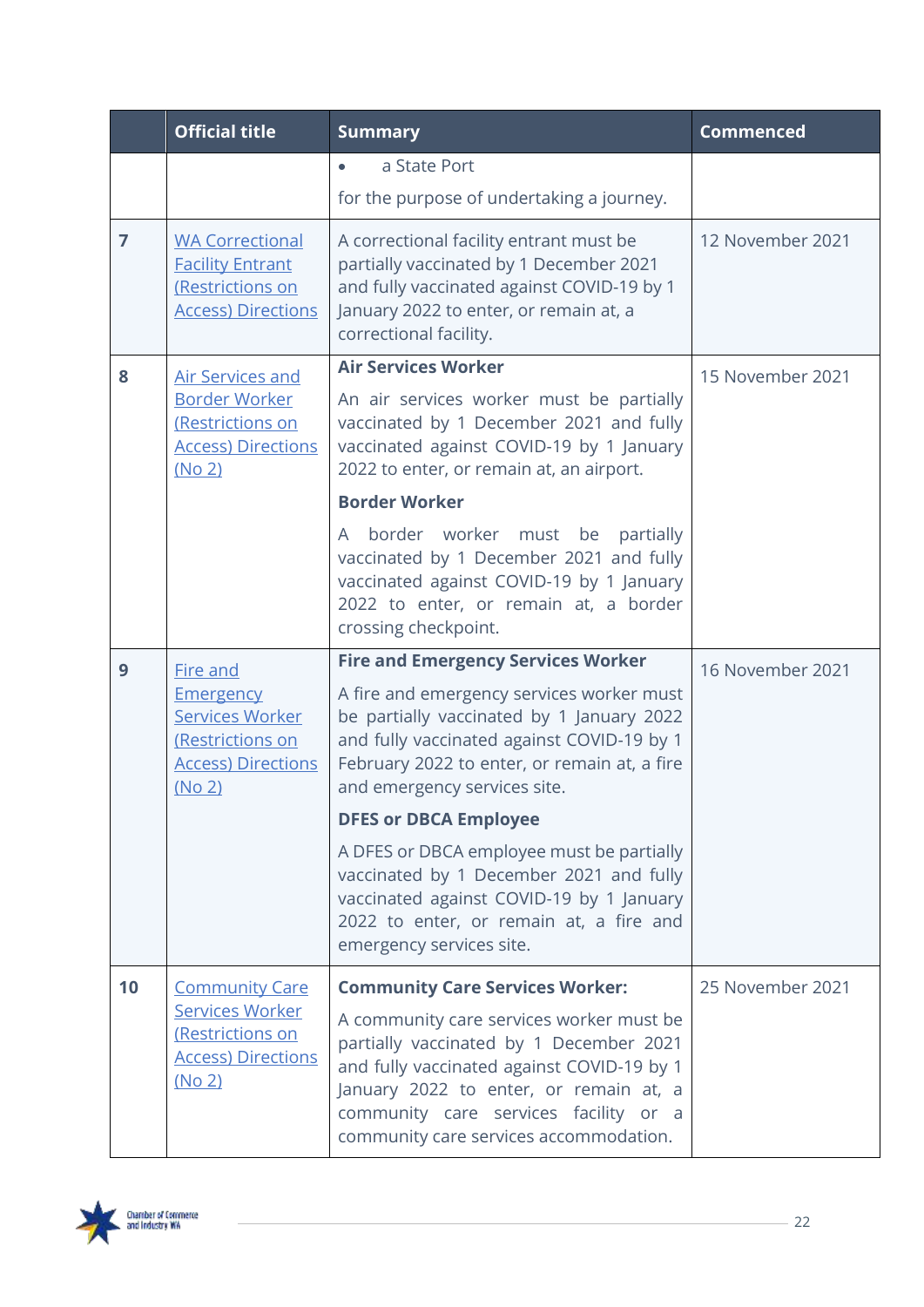|    | <b>Official title</b>                                                                               | <b>Summary</b>                                                                                                                                                                                                                                                          | <b>Commenced</b> |
|----|-----------------------------------------------------------------------------------------------------|-------------------------------------------------------------------------------------------------------------------------------------------------------------------------------------------------------------------------------------------------------------------------|------------------|
|    |                                                                                                     | <b>Critical</b><br><b>Services</b><br><b>Community</b><br>Care<br><b>Worker:</b>                                                                                                                                                                                        |                  |
|    |                                                                                                     | A community care critical services worker<br>must be partially vaccinated by 1 January<br>2022 and fully vaccinated against COVID-19<br>by 1 February 2022 to enter, or remain at, a<br>community care services facility or a<br>community care services accommodation. |                  |
| 11 | Critical<br><b>Businesses</b><br>Worker<br>(Restrictions on<br><b>Access) Directions</b>            | A critical business worker must be partially<br>vaccinated by 1 January 2022 and fully<br>vaccinated against COVID-19 by 1 February<br>2022 to enter, or remain at, a critical<br>business site.                                                                        | 6 December 2021  |
| 12 | Remote<br><b>Aboriginal</b><br>Community<br>Worker<br>(Restrictions on<br><b>Access) Directions</b> | A remote Aboriginal community worker<br>must be partially vaccinated by 1 January<br>2022 and fully vaccinated against COVID-19<br>by 1 February 2022 to enter, or remain at,<br>a remote Aboriginal community.                                                         | 8 December 2021  |
| 13 | Port Worker and                                                                                     | <b>Exposed Vessel Worker:</b>                                                                                                                                                                                                                                           | 8 December 2021  |
|    | <b>Exposed Port</b><br>Worker<br>(Restrictions on<br><b>Access) Directions</b>                      | An exposed vessel worker must be fully<br>vaccinated<br>against COVID-19<br>by $8$<br>December 2021 to board exposed vessels.                                                                                                                                           |                  |
|    | (No 2)                                                                                              | <b>Exposed Vessel Contact Worker:</b>                                                                                                                                                                                                                                   |                  |
|    |                                                                                                     | An exposed vessel contact worker must be<br>fully vaccinated against COVID-19 by 8<br>December 2021 to enter, or remain at, a<br>port to carry out port activities and services<br>in connection with an exposed vessel.                                                |                  |
|    |                                                                                                     | <b>Exposed Vessel Transport Worker:</b>                                                                                                                                                                                                                                 |                  |
|    |                                                                                                     | An exposed vessel transport worker must<br>be fully vaccinated against COVID-19 by 8<br>December 2021 to enter, or remain upon,<br>a dedicated conveyance.                                                                                                              |                  |
|    |                                                                                                     | <b>Port Worker:</b>                                                                                                                                                                                                                                                     |                  |
|    |                                                                                                     | A port worker must be partially vaccinated<br>by 1 January 2022 and fully vaccinated<br>against COVID-19 by 1 February 2022 to:                                                                                                                                         |                  |

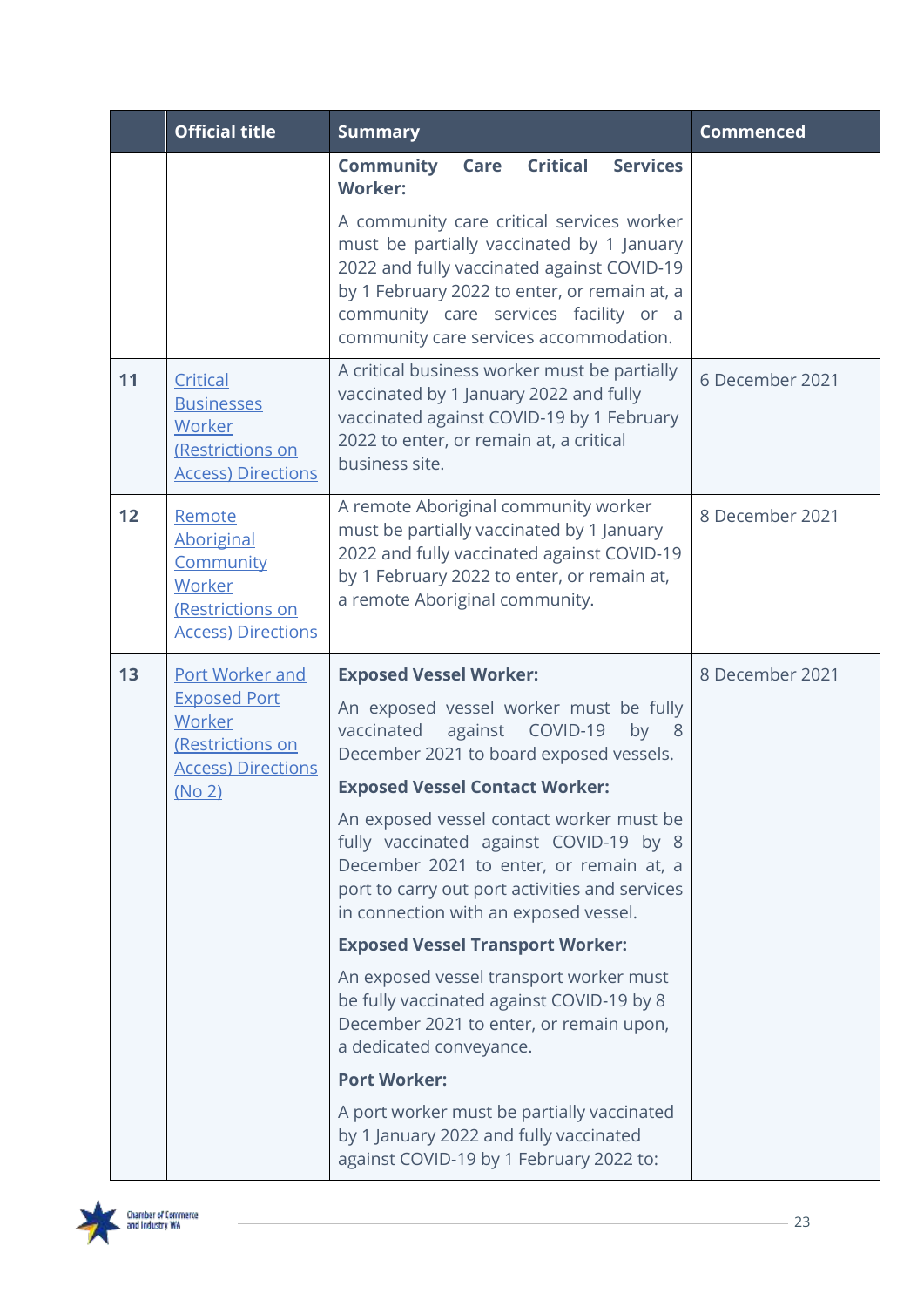|    | <b>Official title</b>                                                                                                                 | <b>Summary</b>                                                                                                                                                                                                                                                                                                       | <b>Commenced</b> |
|----|---------------------------------------------------------------------------------------------------------------------------------------|----------------------------------------------------------------------------------------------------------------------------------------------------------------------------------------------------------------------------------------------------------------------------------------------------------------------|------------------|
|    |                                                                                                                                       | embark or perform work on an<br>unexposed vessel; or<br>enter or remain at a port to carry out<br>port activities, operations or services;<br>or<br>remain upon a vehicle in order to<br>carry only persons disembarking<br>from an unexposed vessel.                                                                |                  |
| 14 | Critical<br>Government<br>Regulator<br>(Restrictions on<br><b>Access) Directions</b>                                                  | A critical government regulator worker   15 December 2021<br>must be partially vaccinated by 1 January<br>2022 and fully vaccinated against COVID-19<br>by 1 February 2022 to enter, or remain at, a<br>critical government regulator site.                                                                          |                  |
| 15 | Public and<br>Commercial<br><b>Transport</b><br><b>Workers</b><br>(Restrictions on<br><b>Access) Directions</b><br>(No <sub>2</sub> ) | A transport worker must be partially<br>vaccinated by 1 January 2022 and fully<br>vaccinated against COVID-19 by 1 February<br>2022 to drive or board a commercial<br>transport conveyance or public transport<br>conveyance, or enter, or remain at, a<br>remote rail operating centre or on rail<br>corridor land, | 17 December 2021 |
| 16 | Critical<br><i>infrastructure</i><br>Worker<br>(Restrictions on<br><u> Access) Directions</u>                                         | A critical infrastructure worker must be<br>partially vaccinated by 1 January 2022 and<br>fully vaccinated against COVID-19 by 1<br>February 2022 to enter, or remain at, a<br>critical infrastructure site.                                                                                                         | 22 December 2021 |
| 17 | <b>Education Worker</b><br>(Restrictions on<br><b>Access) Directions</b><br>(No 4)                                                    | An education worker must be partially<br>vaccinated by 1 January 2022 and fully<br>vaccinated against COVID-19 by 31 January<br>2022 to enter, or remain at, an education<br>facility.                                                                                                                               | 22 December 2021 |
| 18 | <b>Building and</b><br>Construction<br><b>Industry Worker</b><br>(Restrictions on<br><b>Access) Directions</b><br>(No.3)              | A building and construction worker must be<br>partially vaccinated by 1 January 2022 and<br>fully vaccinated against COVID-19 by 1<br>February 2022 to enter, or remain at, a<br>building and construction site.                                                                                                     | 31 December 2021 |

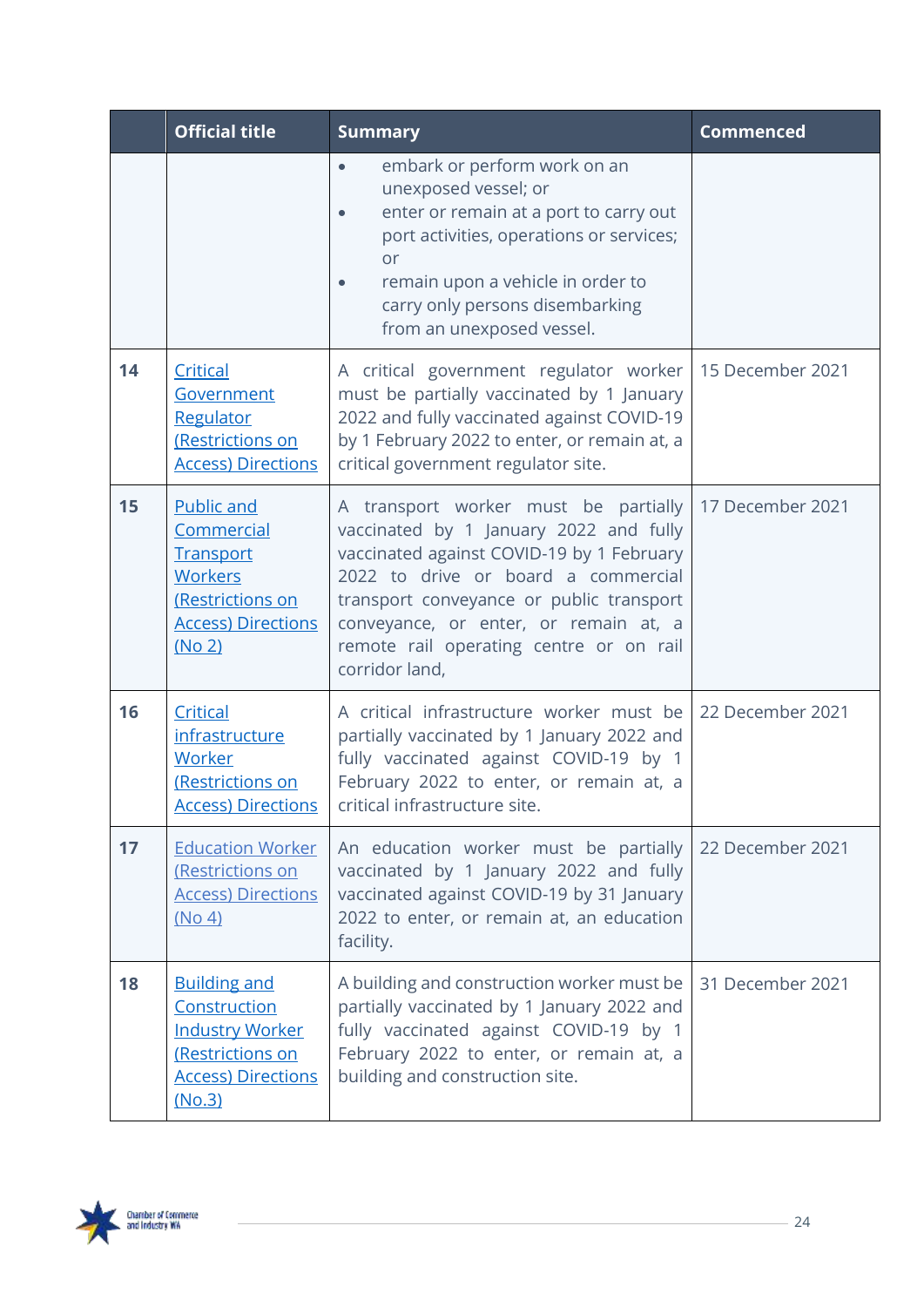|    | <b>Official title</b>                                                                           | <b>Summary</b>                                                                                                                                                                                                                                                                                                                                                                                                                                                                       | <b>Commenced</b> |
|----|-------------------------------------------------------------------------------------------------|--------------------------------------------------------------------------------------------------------------------------------------------------------------------------------------------------------------------------------------------------------------------------------------------------------------------------------------------------------------------------------------------------------------------------------------------------------------------------------------|------------------|
| 19 | <b>Transport, Freight</b><br>and Logistics<br>Directions (No 9)                                 | Transport, freight and logistics drivers need<br>to complete a G2G Pass declaration to enter<br>WA. Drivers may also be required to<br>undergo testing, depending on the location<br>the driver is arriving from.<br><b>Low Risk and Medium Driver:</b>                                                                                                                                                                                                                              | 31 December 2021 |
|    |                                                                                                 | A low-risk driver must be fully vaccinated<br>against COVID-19 by 24 December 2021 to<br>enter Western Australia.                                                                                                                                                                                                                                                                                                                                                                    |                  |
|    |                                                                                                 | <b>Extreme Risk and High-risk Driver:</b>                                                                                                                                                                                                                                                                                                                                                                                                                                            |                  |
|    |                                                                                                 | An extreme risk and high-risk driver must<br>fully vaccinated against COVID-19 to enter<br>Western Australia.                                                                                                                                                                                                                                                                                                                                                                        |                  |
| 20 | <b>Booster</b><br><b>Vaccination</b><br>(Restrictions on<br><b>Access) Directions</b><br>(No 2) | From 5 February 2022, a vaccination<br>directed person must not enter or remain<br>at a site if the vaccination directed person<br>has not complied with the booster<br>vaccination requirements.<br>if the vaccination directed person is<br>eligible to receive a booster<br>vaccination at 24 December 2021, the<br>person is to be administered the<br>booster vaccination by 5 February<br>2022;<br>if the vaccination directed person<br>becomes eligible to receive a booster | 7 January 2022   |
|    |                                                                                                 | vaccination after the 24 December<br>2021, the person is to be<br>administered the booster vaccination<br>within one calendar month of<br>becoming eligible; or by 5 February<br>2022, whichever is the latter.<br>Currently employees are eligible for their<br>booster injection:<br>Between 24 December 2021 until 3<br>January 2022 - where it has been 5                                                                                                                        |                  |
|    |                                                                                                 | months from the date they became<br>fully vaccinated (ie received their<br>second vaccination);                                                                                                                                                                                                                                                                                                                                                                                      |                  |